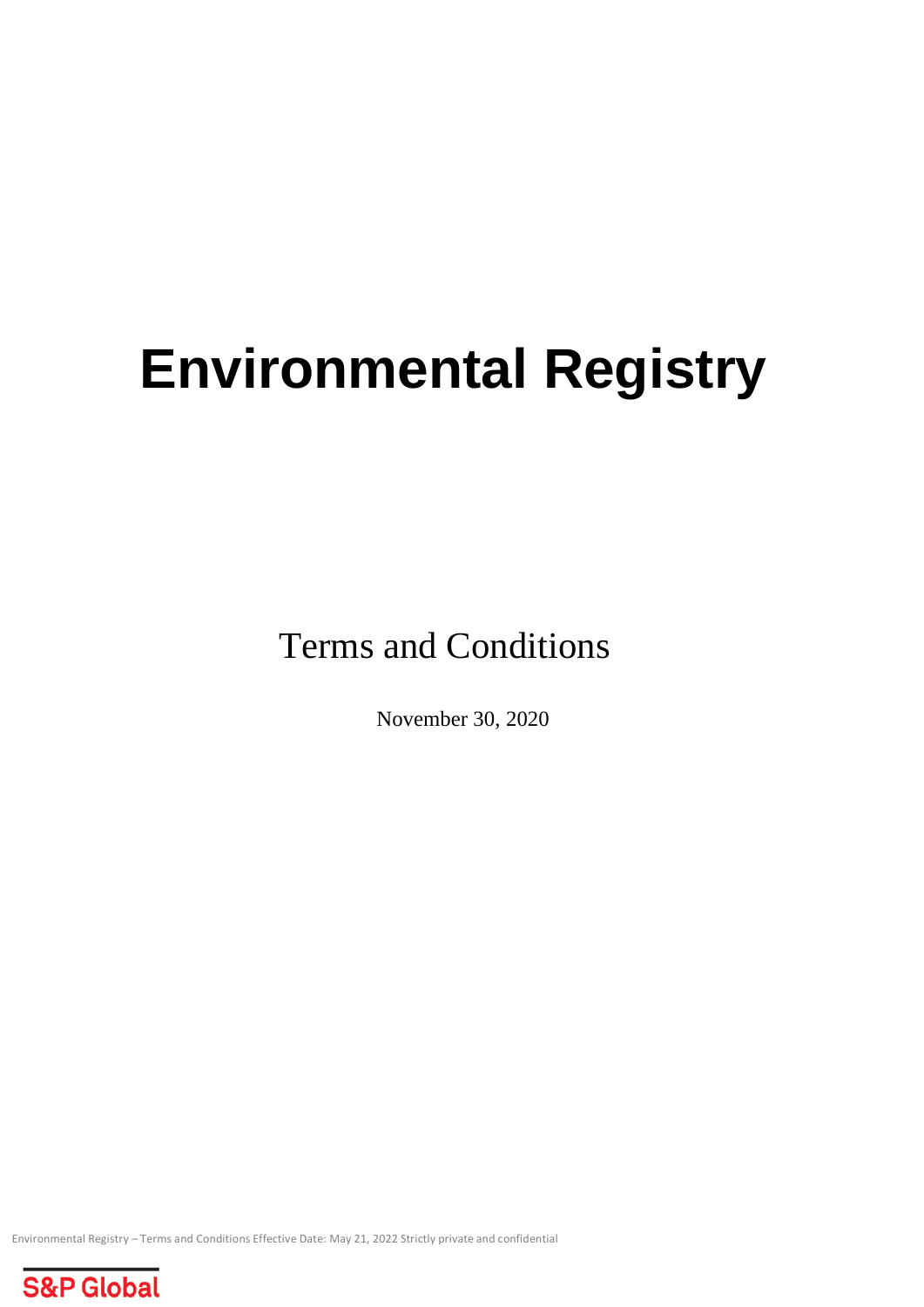# Contents

| 1 <sub>1</sub> | Definitions                                                                   |    |
|----------------|-------------------------------------------------------------------------------|----|
| 2.             |                                                                               |    |
| 3.             | Commencement of Terms and Conditions and Account Opening 7                    |    |
| 4.             |                                                                               |    |
| 5.             |                                                                               |    |
| 6.             | Registration of Projects and listing of Units Pursuant to a Standard8         |    |
| 7.             |                                                                               |    |
| 8.             | <b>Retirement of Units.</b>                                                   |    |
| 9.             |                                                                               |    |
| 10.            |                                                                               |    |
| 11.            |                                                                               |    |
|                |                                                                               |    |
|                |                                                                               |    |
|                |                                                                               |    |
|                |                                                                               |    |
|                |                                                                               |    |
|                |                                                                               |    |
|                |                                                                               |    |
|                |                                                                               |    |
|                |                                                                               |    |
|                |                                                                               |    |
|                | 23. Indemnity                                                                 |    |
| 24.            |                                                                               |    |
| 25.            |                                                                               |    |
| 26.            |                                                                               |    |
| 27.            |                                                                               |    |
|                |                                                                               |    |
|                | 29. General.                                                                  |    |
|                |                                                                               | 22 |
|                | 31. Markit Environmental Registry Account Guidelines (UK Woodland Carbon Code |    |
|                |                                                                               | 24 |
|                |                                                                               |    |

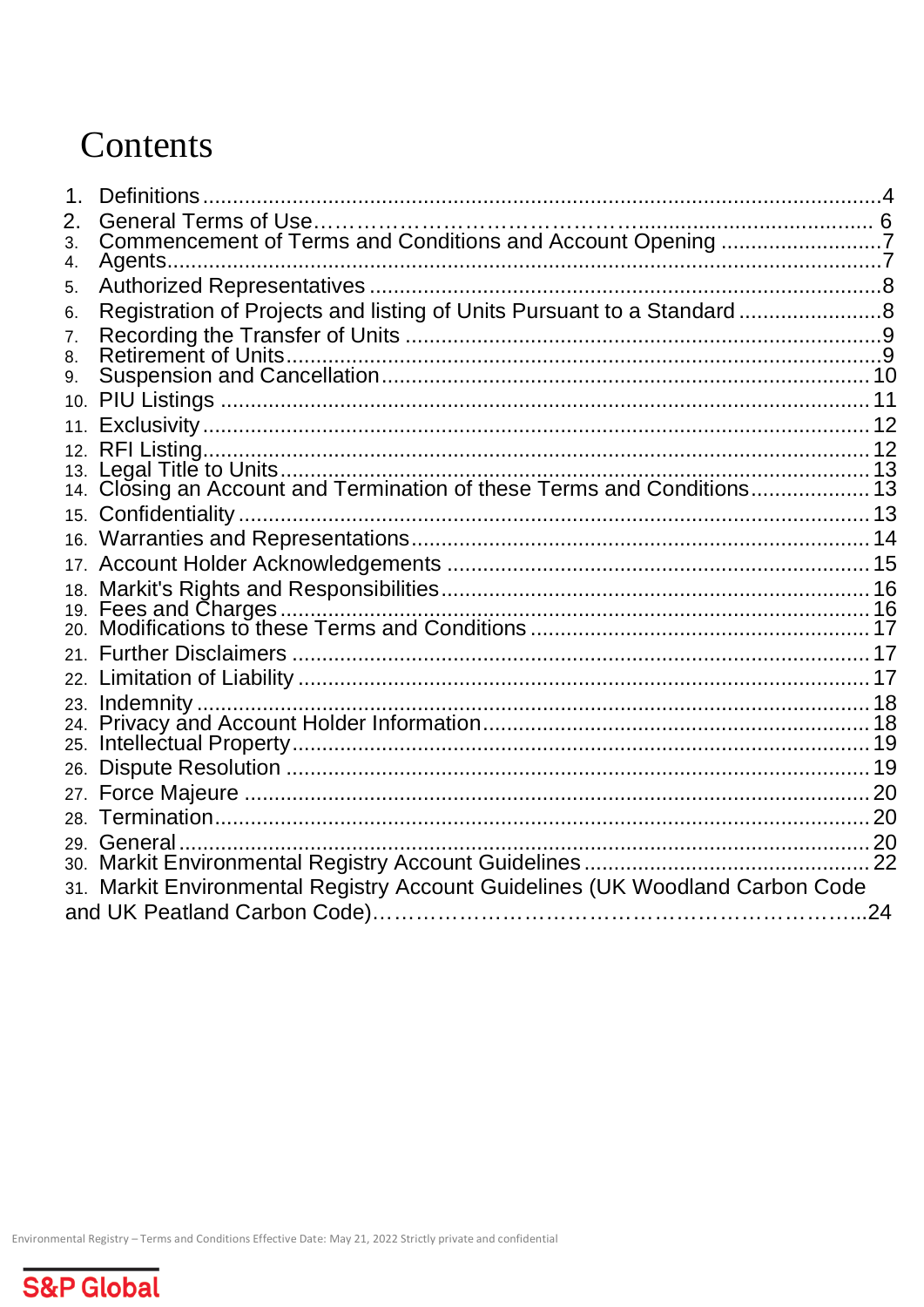Parties **Markit Group Limited¸** a company incorporated in England (company number 04185146) whose registered office is at 4th Floor, Ropemaker Place, 25 Ropemaker Street, London, EC2Y 9LY, United Kingdom (*"***Markit"**)

**You** (the **"Account Holder"** and as defined in clause 1.1)

# Recitals

- These Terms and Conditions set out the terms on which Markit offers to make the Markit EnvironmentalRegistry (**"Markit Registry"**) available to the Account Holder.
- The Account Holder wishes to use the Markit Registry in accordance with these Terms and Conditions, asamended from time to time.

# Operative provisions

#### <span id="page-2-0"></span>1. Definitions

1.1. Capitalised terms in these Terms and Conditions have the meaning given below: *Account Holder* means you and any other person or Agent appointed under clause 4 who has agreed to be bound by these terms and conditions and the User Guidelines by opening and/or otherwise using an accountin the Markit Registry.

Agent means the Account Holder where the Account Holder uses the Markit Registry in the capacity as an agent or representative of any kind on behalf of a Principal for the purposes of utilising the Registry services.

*Acceptance Date* means the date described in clause 3.1.

*Approved Registry* means any registry approved by the Standards Organisation of the Standard under which the Units are issued or listed.

*Authorised User* means each officer or employee (each a natural person) of the Account Holder, who in each case is from time to time authorised by the Account Holder to access and use the Markit Registry on behalf of the Account Holder.

*Auction(s)* means services provided by Markit as auctions administrator for or on behalf of one or more Program Manager(s) and in accordance with any instructions, rules, guidelines, requests or other direction issued by such Program Manager(s) (whether such instructions or rules are published or private) using Markit technology.

*Cancellation Account* means an account in the Markit Registry in which Credits are moved into when either

1) the owner of the Credits requests to cancel the Credits off of the Markit Registry in order to list on another registry or 2) when Markit identifies that the credit holder sold those Credits to a third party that does not havea registry account.

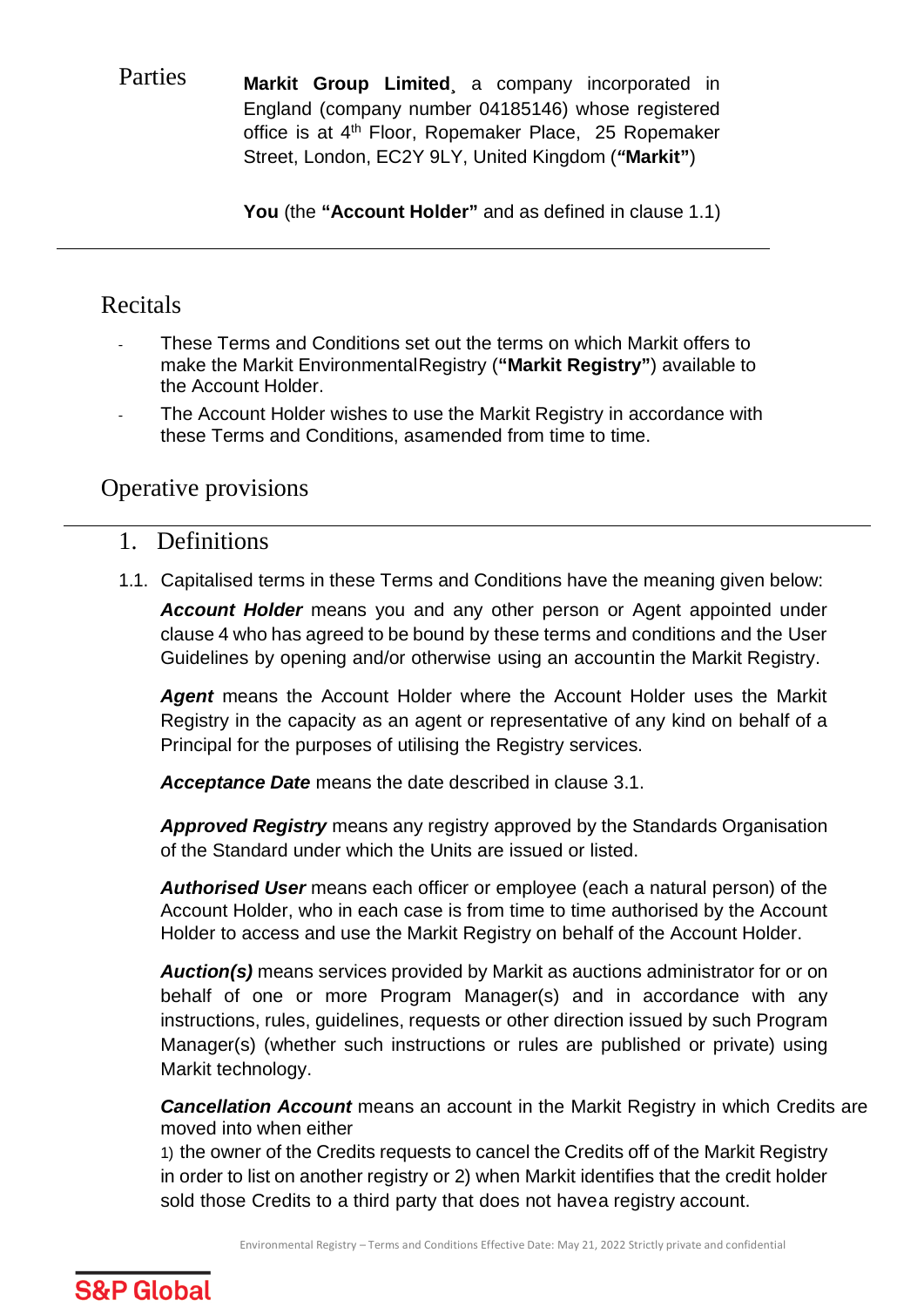*Corporate End User Account Holder* means the Corporate End User Account Holder classification asdefined in the User Guidelines.

*Dispute* means any disagreement, claim, allegation, concerning the generation, creation, ownership, issuance,validity, legality or registration of any Units that may arise between the Account Holder and any third party including Markit, or any disagreement, claim or allegation arising in connection with these Terms and Conditions.

*Environmental Benefit(s)* means all legal and equitable right, title, interest and benefit arising from or associated with (i) the protection, conservation or enhancement of the environment and/or biodiversity, or (ii) GHG Reductions, or (iii) any other legal and equitable right, title, interest or benefit relating to the environmental benefit as may be created either by law, Standard, contract or otherwise between Markit andthe Standards Organisation of any Standard, and as accepted by Markit.

*Ex-ante means the listing of Units in accordance with the relevant Standards Organisation with respect to a project that has been granted an Ex-ante Validation Report but prior to the verification of emission reductions or removals or other Environmental Benefits from that project activity as prescribed by the relevant Standards Organization.*

*Ex-ante Validation Report* means a report from an independent validator that provides an independent confirmation that the project will be undertaken in accordance with the requirements of the relevant Standards Organisation and confirms the estimated volumes of the Environmental Benefits anticipated to be achieved by a project activity are determined in accordance with the relevant Standards Organisation.

**Ex-post** means the listing of Units with respect to a project where verification of emission reductions or removals or other Environmental Benefits from a project as prescribed by the relevant Standards Organisation has occurred.

*Facilitation Service* means the services described in clause 6.9.

*Financial Market Settlement System* means an exchange, clearing house, central counterparty, custodian or other settlement system (as determined by Markit) that acts on settlement instructions to settle transactions.

*Force Majeure* means an event or circumstance that:

- a) was unforeseeable as at the date of these Terms & Conditions.
- b) is unavoidable; and
- c) cannot reasonably be overcome by a party affected by it,

and includes, without limitation, fire, flood, earthquake, epidemic, war, riot and martial law.

*GHG Reductions* means the removal, limitation, reduction, avoidance, sequestration or mitigation of onemetric ton of emissions of GHGs measured in carbon dioxide equivalent from the atmosphere.

*Good Industry Practice* means, in relation to any particular circumstances,

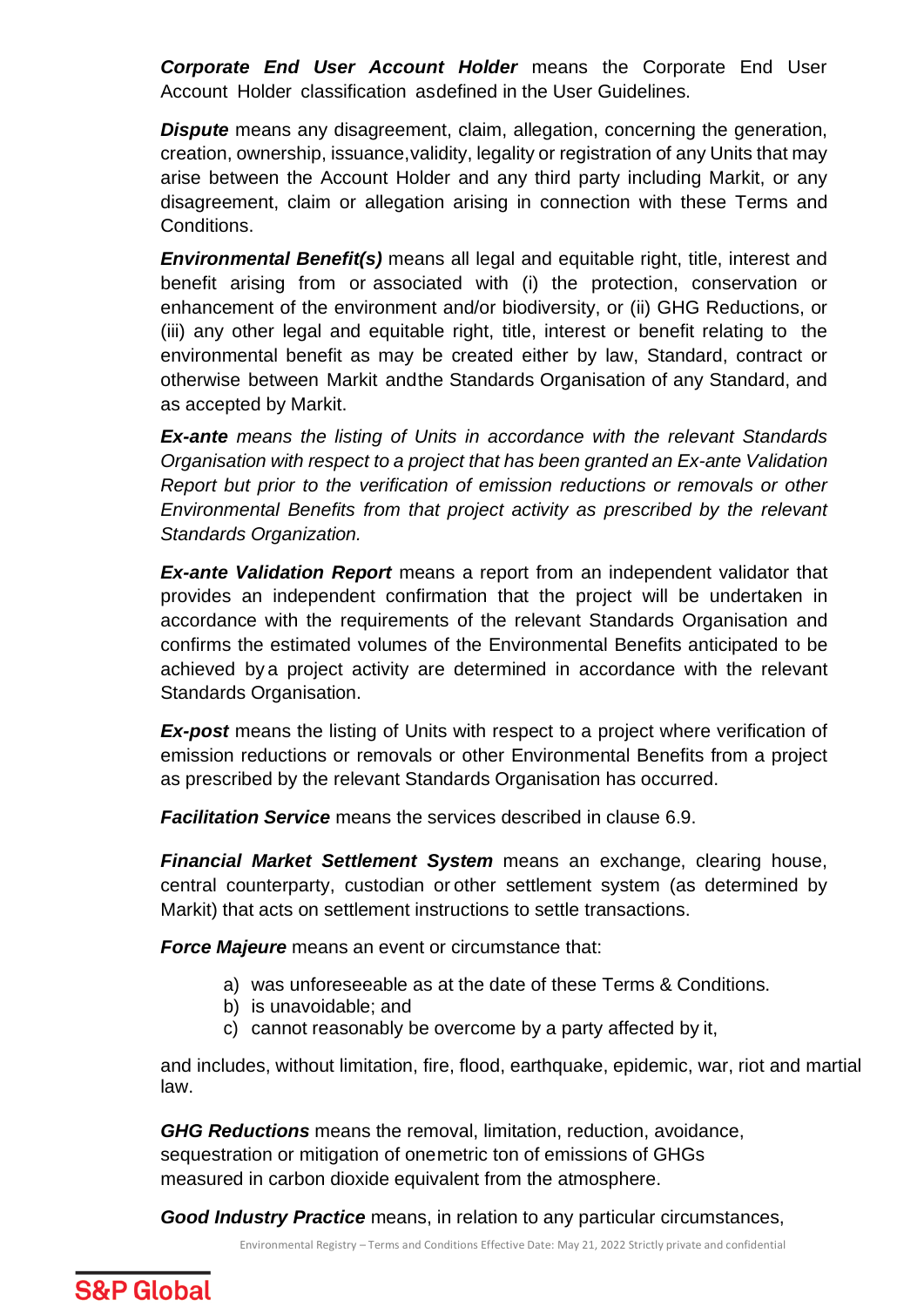the degree of skill, diligence, prudence, foresight and operating practice which would reasonably and ordinarily be expected from a reasonably skilled and experienced provider of equivalent services and/or data of a similar type to that provided pursuant to this Agreement under the same or similar circumstances and conducted in accordancewith all applicable laws, rules and regulations.

*Greenhouse Gases* or *GHGs* means the six gases listed in Annex A to the Kyoto Protocol.

*Indicative Vintage Year* means the year anticipated for the Environmental Benefit associated with the PIU tobe achieved ending on 31 December of that year.

*Intellectual Property Rights* means all rights in any patent, copyright, database rights, registered design or other design right, utility model, trade mark (whether registered or not and including any rights in get up or trade dress), brand name, service mark, trade name, eligible layout right, chip topography right and any otherrights of a proprietary nature in or to the results of intellectual activity in the industrial, commercial, scientific, literary or artistic fields, whether registrable or not and wherever existing in the world, including all renewals, extensions and revivals of, and all rights to apply for, any of the foregoing rights owned, used, or intended to be used, by a party whether or not registered, registrable or patentable.

*Markit* means Markit Group Limited and any subsidiary or affiliate that may provide registry services andoperate the Markit Registry for or on Markit's behalf.

*Markit Privacy Policy* means the privacy policy of Markit available at [http://www.markit.com o](http://www.markit.com/)r as may bemade available by Markit from time to time.

*Markit Registry* means the Markit Environmental Registry system developed by Markit and utilised by Markitto provide the services.

*Markit Registry Business* means the business of providing registry services for environmental markets,including but not limited to this Markit Registry.

*Pending Issuance Unit or PIU means* a unit:

- a) listed to represent and track a forward sale of an anticipated future Unit
- b) where that anticipated future Unit will be listed in accordance with an eligible Standard as determinedby Markit;
- c) from a project that has been independently validated and registered in accordance with the procedures as prescribed by the relevant Standards Organisation that is listed with respect to an Environmental Benefit under that Standard.

 *Principal* means the account owner who wishes to utilise the Markit Registry services.

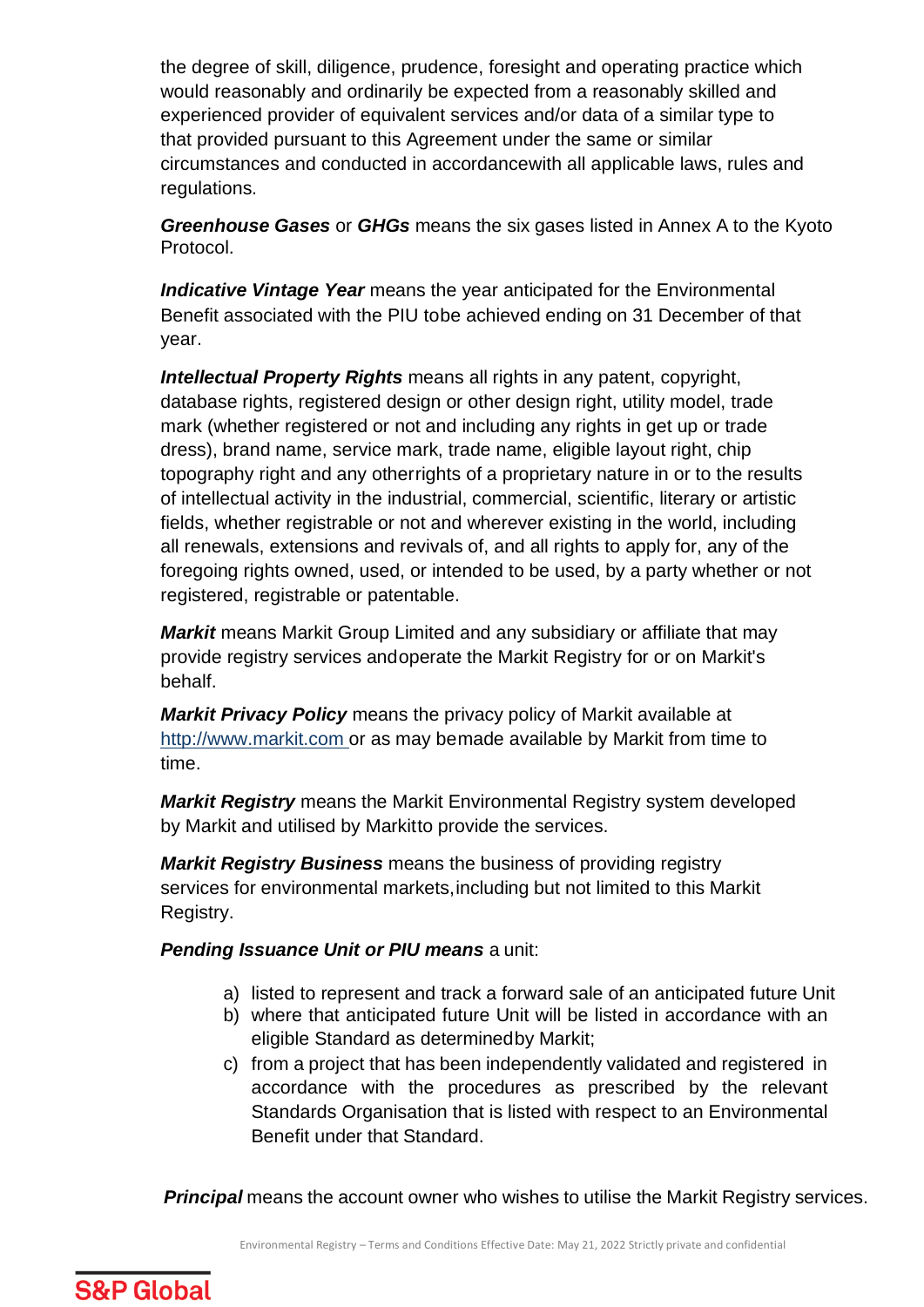**Program Manager** means any entity including government agencies which has an agreement with Markit forMarkit to provide Auction(s) services.

*Registered Entity Account Holder* means the Registered Entity Account Holder classification as defined inthe User Guidelines

**Standard** means a set of definitions, laws, rules or methodologies, or a plan, system or arrangement or other standard under which Units are endorsed, approved or accredited and which have been accepted by Markit asbeing eligible to be listed in the Markit Registry.

*Standards Agreement* means an agreement between a Standards Organisation and Markit outlining the rolesand responsibilities in relation to Markit's role in providing registry services for Units generated under that Standard.

**Standards Material** means documents, quidelines, style quides, operating procedures requirements and / or guidance issued by the Standards Organisation.

*Standards Organisation* means (i) a non-governmental organisation, charitable foundation or a governmentalorganisation or other entity as may be determined by Markit; (ii) that is the governing body of a Standard; and (iii) that has a Standards Agreement in place with Markit.

**Suspension Account** means an account in the Markit Registry that units are transferred into as the result of one of the following reasons: (i) Units that continues to remain in a Registry account after an account has beenclosed; (ii) Units that have been abandoned by the account holder in the reasonable opinion of Markit; (iii) Units in the account or account owners are subject to an investigation by the police, regulatory or governmental bodies; (iv) an account that has payment in arrears of greater than 90 calendar days.

*Terms and Conditions* means these Markit Registry terms and conditions and the User Guidelines, as updated and modified by Markit from time to time. Markit reserves its right to amend the terms and conditions and such modified terms and conditions will be made available to Account Holder on Markit Registry's website.

*Unit(s)* means each individual unit relating to an Environmental Benefit, generated from an environmental project activity and carried out under and in accordance with the Standards Material and other requirements of the Standards Organisation and eligible to be listed in the Markit Registry as determined by Markit, which has been, or will be, assigned a unique serial number by Markit or some other organisation acceptable to Markit. Unit(s) includes reserve units listed in accordance with a Standard.

*User Guidelines* means any material that may be provided by Markit from time to time to the Account Holder or made available on Markit Registry website and includes, without limitation, Account Guidelines, User Guide and any notes or other material issued by Markit from time to time.

<span id="page-5-0"></span>2. General Terms of Use

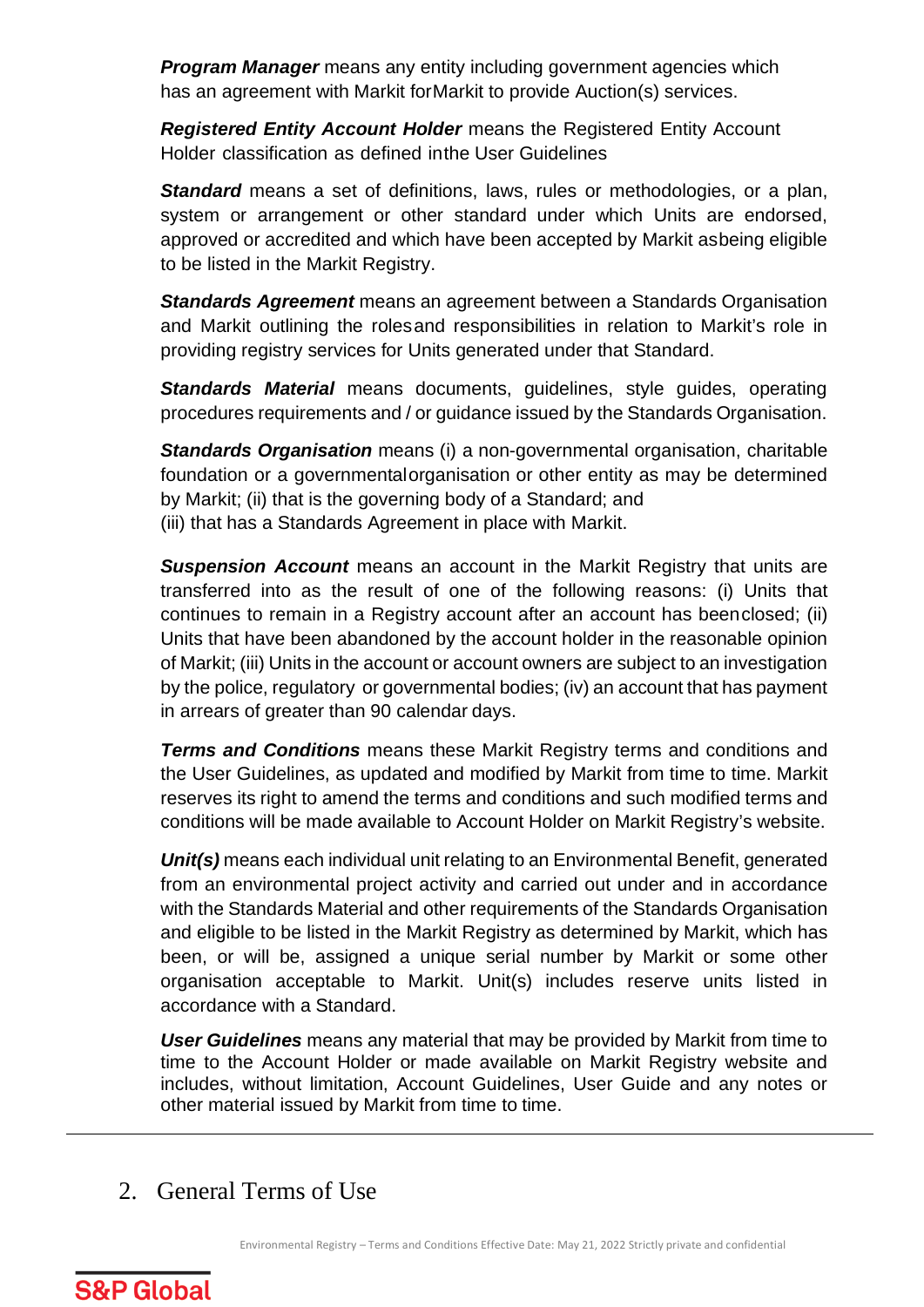- 2.1. The Account Holder appoints Markit as its Registry provider for Units it lists, manages and/or transacts in the Registry.
- 2.2. The Account Holder acknowledges and agrees that when using the Markit Registry, the Account Holder will be subject to, and must comply with, the Markit Terms & Conditions, the User Guidelines and the all applicable Standards Material.
- 2.3. The User Guidelines and the Standards Material form part of these Terms and Conditions and any failure by the Account Holder to comply with the User Guidelines or the Standards Material will be regarded as a breach of these Terms and Conditions.
- 2.4. For the purposes of dealing with Units where there exists any Standards Material, if there is any inconsistency between these Terms and Conditions and the Standards Material, these Terms and Conditions will prevail in respect of dealings with the Markit Registry.
- 2.5. Markit may provide Auction services from time to time and such Auction services will be subject to separate terms and conditions, which the Account Holder will be notified of. If the Account Holder intends to participatein such Auction, the Account Holder will have to agree to be bound by the terms and conditions of the Auction.

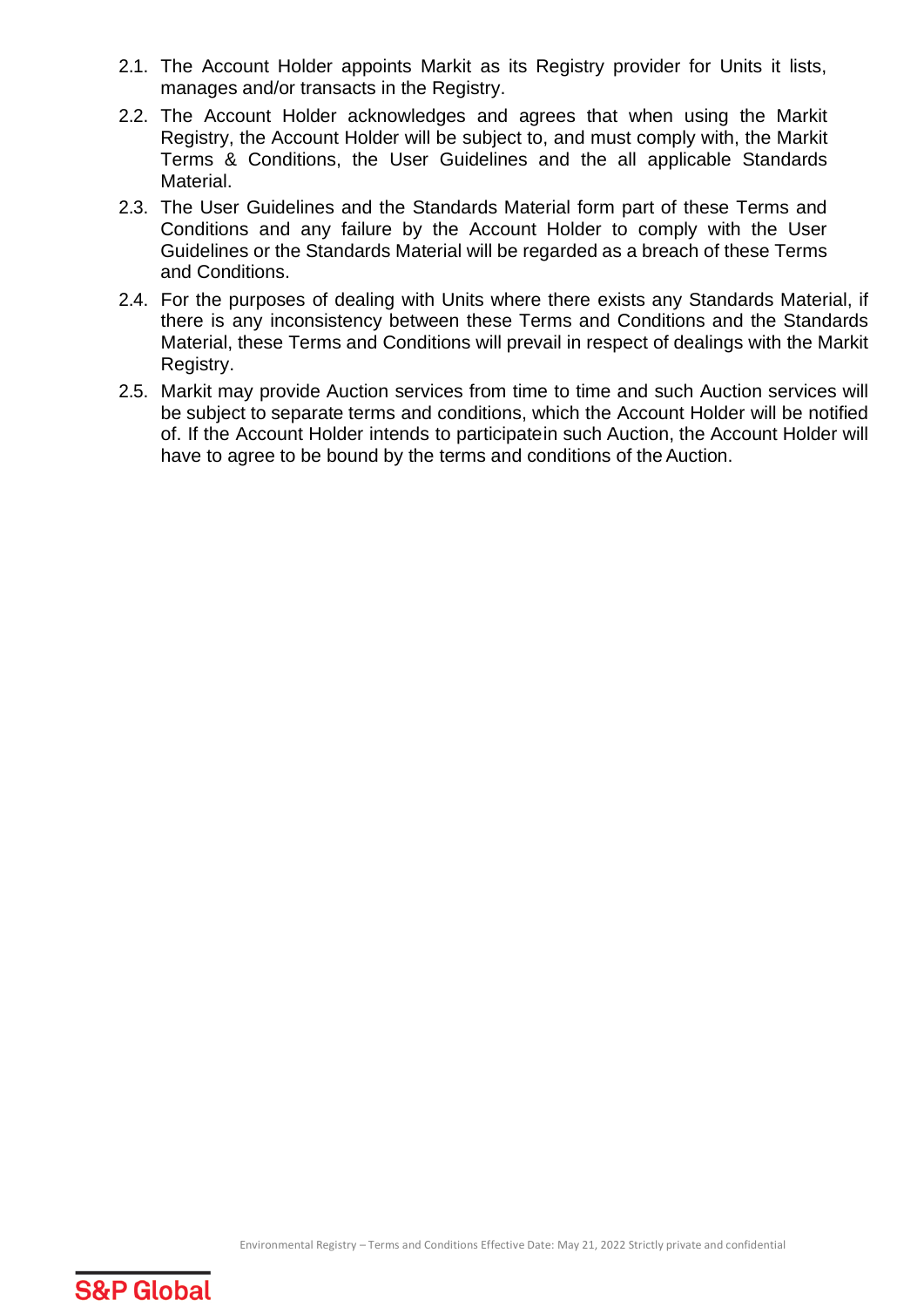# <span id="page-7-0"></span>3. Commencement of Terms and Conditions and Account Opening

- 3.1 These Terms and Conditions commence on the date on which the Account Holder indicates on the Markit Registry website that the Account Holder agrees with and accepts these Terms and Conditions. These Terms and Conditions shall continue in effect until terminated in accordance with clause 28.
- 3.2 Once the Account Holder has indicated their acceptance to these Terms and Conditions, and providedsatisfactory documentary material as required by Markit, Markit will open an account for the Account Holder in the Markit Registry in accordance with the terms in the User Guidelines or as otherwise specified by Markitfrom time to time.
- 3.3 Where as part of the account opening process, the Account Holder has notified Markit of its business activities in relation to the Account Holder's use of the Registry, the Account Holder warrants and represents that those activities shall remain the Account Holder's sole business activities in relation to the Account Holder's use of the Registry for the duration of these Terms and Conditions, unless otherwise notified by the Account Holder toMarkit in writing 10 calendar days in advance of a change in such business activities.
- 3.4 Markit reserves the right to change the limits on the Account Holder's activity and / or functionality in the Registry at any time. Where Markit limits the Account Holder's activity and / or functionality in the Registry as aresult of the Account Holder's business activities in relation to the Account Holder's use of the Registry, the Account Holder shall comply with such limitation at all times.
- 3.5 Accounts will be maintained by Markit for other Approved Registries for the purpose of transferring Units between such registries.

# <span id="page-7-1"></span>4. Agents

- 4.1. Subject to clause 4.4, and subject to receipt of any documentation required by Markit, an Agent may operatean account in the Markit Registry in accordance with clause 3.2 on behalf of a Principal who owns or intends toown Units.
- 4.2. Any Account Holder of the Markit Registry acting in the capacity as an Agent shall ensure and evidence to Markit that it has full, valid and current authority to represent and act on behalf of the Principal and that such authority has not been revoked.
- 4.3. If the agency or other arrangement between an Agent and the Principal is revoked, the Agent must notify Markit immediately and all Units held by the Agent in accounts for the Principal shall be suspended in accordance with clause 9 until alternative arrangements have been made to the satisfaction of Markit.
- 4.4. The Principal on whose behalf the Agent is acting shall be fully liable for all acts and omissions of the Agent in accordance with the laws governing these Terms and Conditions.

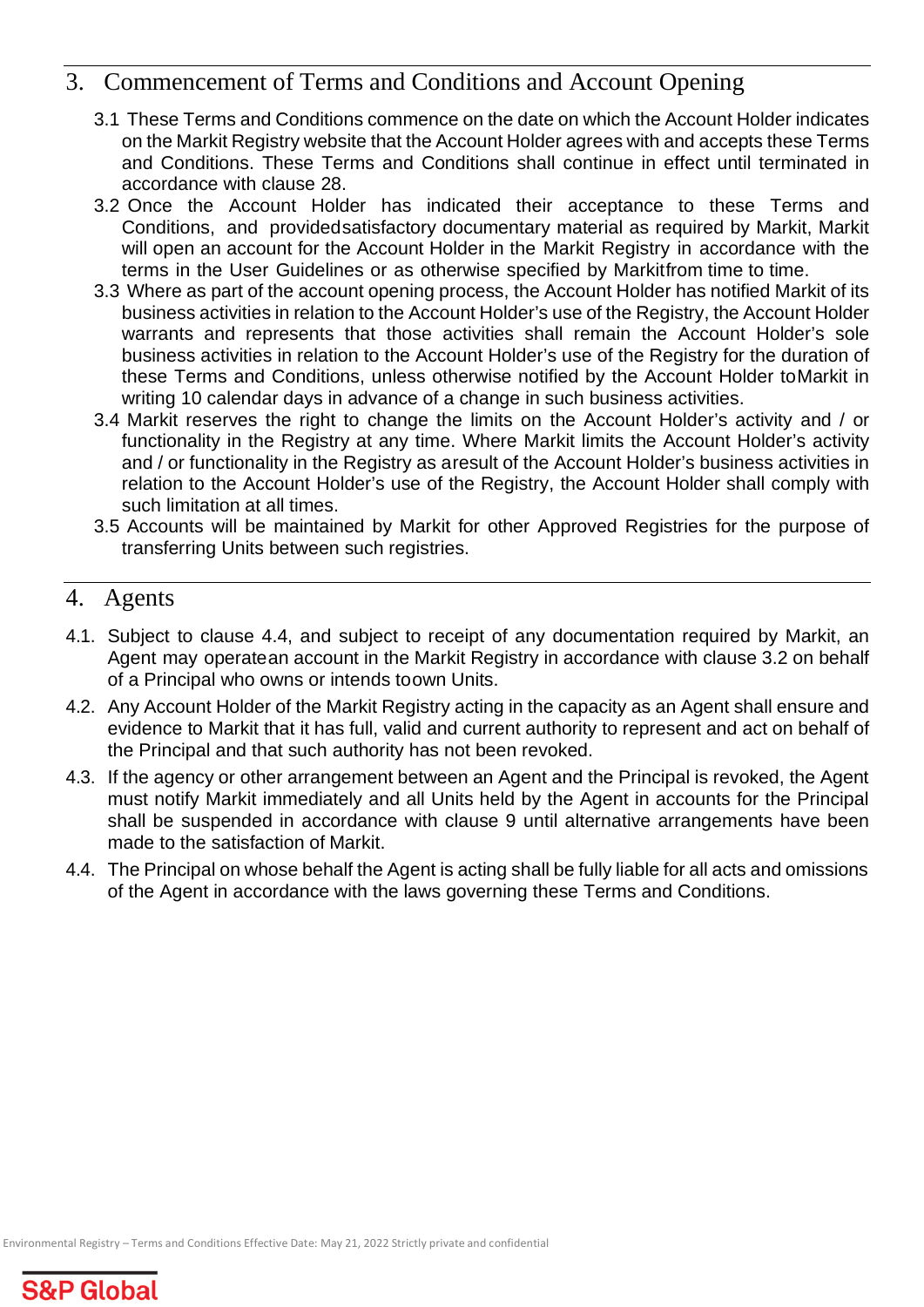# <span id="page-8-0"></span>5. Authorised Representatives

- 5.1. The Account Holder account manager shall appoint one or more Authorised Users to exercise and fulfil the Account Holder's rights and obligations under these Terms and Conditions once it has opened an account in the Markit Registry in accordance with clause 3.2.
- 5.2. Authorised Users must agree to, and will be bound by, these Terms and Conditions as if they themselves are the Account Holder.
- 5.3. It is the sole responsibility of the Account Holder to ensure that any Authorised Users comply with these Termsand Conditions and all relevant laws. Account Holder agrees, without limiting Markit's other rights and remedies, that it is responsible and liable for the Designated Users' access to, and use of, the Markit Registry, including any negligent acts or omissions of its Authorised Users or their breach of any of these Terms and Conditions.

# <span id="page-8-1"></span>6. Registration of Projects and listing of Units Pursuant to a Standard

- 6.1. Upon request by the Account Holder made via the Markit Registry, Markit may list one or more projects, and Units resulting from such project(s), under the authority given by the Standards Organisation (if any) in accordance with this clause 6, the terms specified in the User Guidelines and any documentation issued by theStandards Organisation or author of any such Standard.
- 6.2. Markit will require any Account Holder who intends to list projects and Units on the Markit Registry to provide, or arrange for the provision of:
	- documentation outlining the design of the project(s);
	- evidence of validation and / or verification of the project(s) and those Units;
	- evidence of legal title to the Units in accordance with the User Guidelines; and
	- any other matter required under a Standard or by Markit whether in the User Guidelines or otherwise.
- 6.3. Markit will only list such Units if:
	- the Account Holder has submitted complete and signed documentation required by any such Standard;
	- Markit is satisfied (based solely on the information provided by the Account Holder and third parties) thatthe project for which Units are to be listed meets that Standard;
	- the Account Holder complies with all relevant laws;
	- the Account Holder has paid any applicable listing fee as required by Markit:
	- the Account Holder has paid any applicable issuance levy or fee as required by the Standard or theStandards Organisation;
	- the Account Holder has submitted an original signed copy of any agreements or documents as requiredby the Standard, the Standards Organisation, these Terms and Conditions or the User Guidelines; and
	- the Account Holder has complied with any other requirements specified in the Standards Material or bythe Standards Organisation or Markit from time to time.
- 6.4. Where Markit lists Units in accordance with this clause 6, such Units will be listed with a unique serial number in the Markit Registry recorded against the listing in the Account Holder's account, unless the Unit has already been listed with a serial number by any Standards Organisation, association, board or other entity pursuant to any Standard, in which case if required by such entity, Markit will record this serial number (or a part thereof) against the

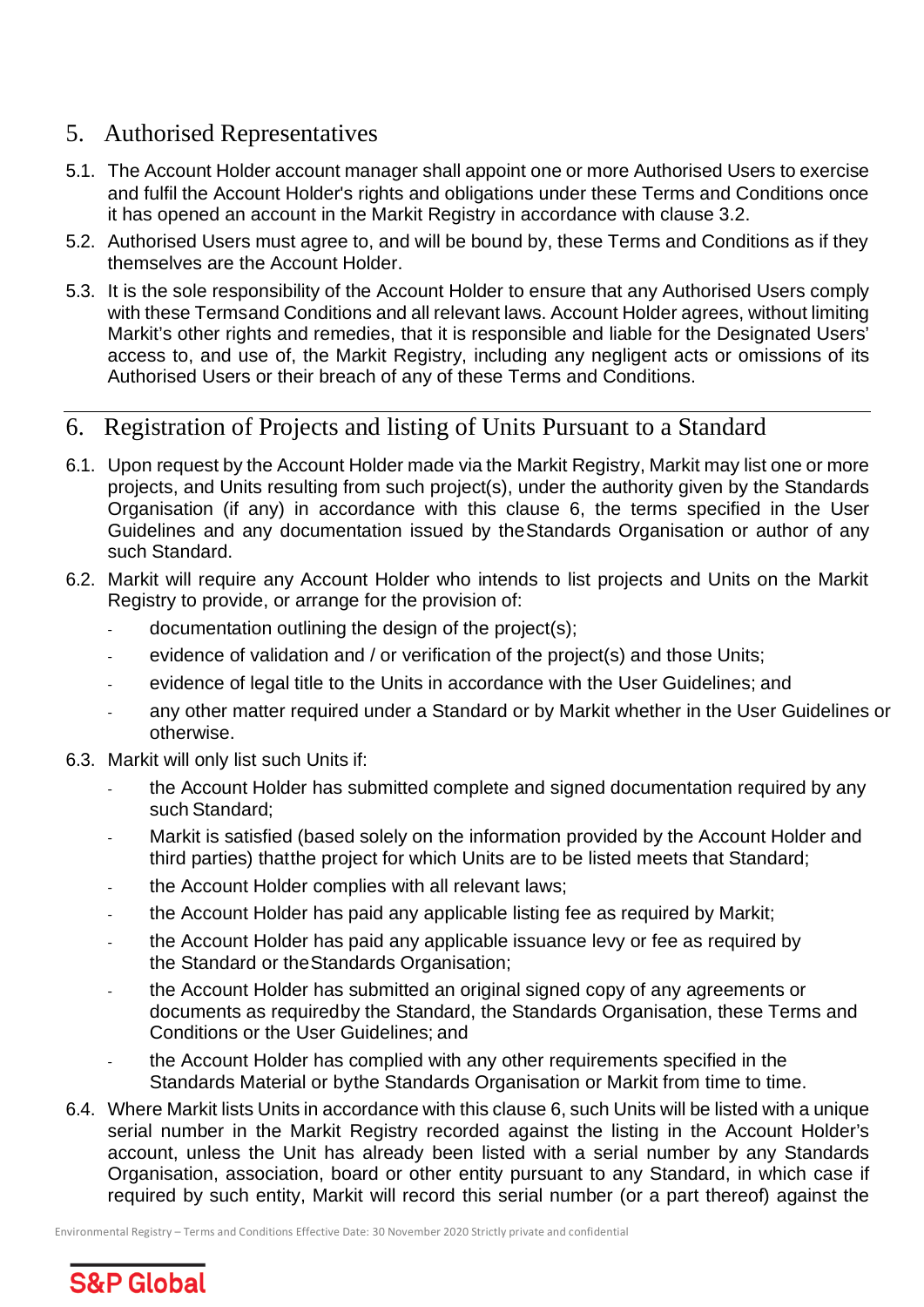listing in the Account Holder's account.

- 6.5. Where the Account Holder asserts that the Unit has been certified to an additional Standard or qualitative criteria, Markit will record the fact of certification in the Markit Registry at the time of listing the Unit where Account Holder has complied with the provisions of this clause 6 in so far as it also relates to that additional Standard or qualitative criteria.
- 6.6. Units listed in accordance with this clause 6 must not be transferred to any other registry other than an Approved Registry.
- 6.7. The Account Holder authorises Markit to obtain information about Units held on any other registry, database, administrator, trading platform and/or exchange.
- 6.8. Units listed by Markit in accordance with this clause 6 may only be retired by Markit in accordance with clause8 and the User Guidelines and any applicable Standards Material.
- 6.9. Where Markit is not itself authorised to list Units pursuant to a Standard it may enter into any necessary arrangements it may require with the relevant Standard and its listing registry to facilitate listing and transfer of the Units to an account in the Markit Registry ("**Facilitation Service**").
- 6.10.Markit may, in its absolute discretion, refuse to list any Unit in the Markit Registry.

# <span id="page-9-0"></span>7. Recording the Transfer of Units

- 7.1. The User must notify Markit through the Markit Registry platform upon transferring, selling, assigning, disposing of, or otherwise dealing with or acting upon Units that are listed on the Markit Registry, the Account Holder shall record the action in the Markit Registry.
- 7.2. Upon receiving notification from the Account Holder of an action in the Markit Registry in accordance with clause 7.1 and subject to Clause 9:
	- if the action involves a transfer of Units to a purchaser with an account in the Markit Registry, Markit Registry will notify the purchaser of the transaction through the Markit Registry. Upon approval of the transaction by the purchaser, the Markit Registry will transfer the listed Units into the purchaser's Markit Registry account;
	- if the action involves a transfer of Units listed under clause 6, to a purchaser without an account in the Markit Registry, but which holds an account in another Approved Registry, Markit will transfer the Units into the account of that Approved Registry as notified by the seller provided where Markit and the Approved Registry have agreed procedures as to such transfers; and
	- if the action involves a transfer of Units to a purchaser without an account in the Markit Registry, Markit will transfer the Units into the Cancellation Account.
- 7.3. Where the purchaser notified under Clause 7.2(a) does not approve the transaction, Markit may, where required by the relevant Standards Organisation or where determined by Markit after 15 calendar days fromthe date of transfer, or such other period of time determined by Markit, return the Units back into the account of the Account Holder who requested the transfer.
- 7.4. Upon receiving notification from a Financial Market Settlement System that there has been an erroneous or fraudulent transfer related to an account held in the Markit Registry, Markit may reverse the transaction or movement of Units in accordance with any instructions received from the relevant Financial Market Settlement System.

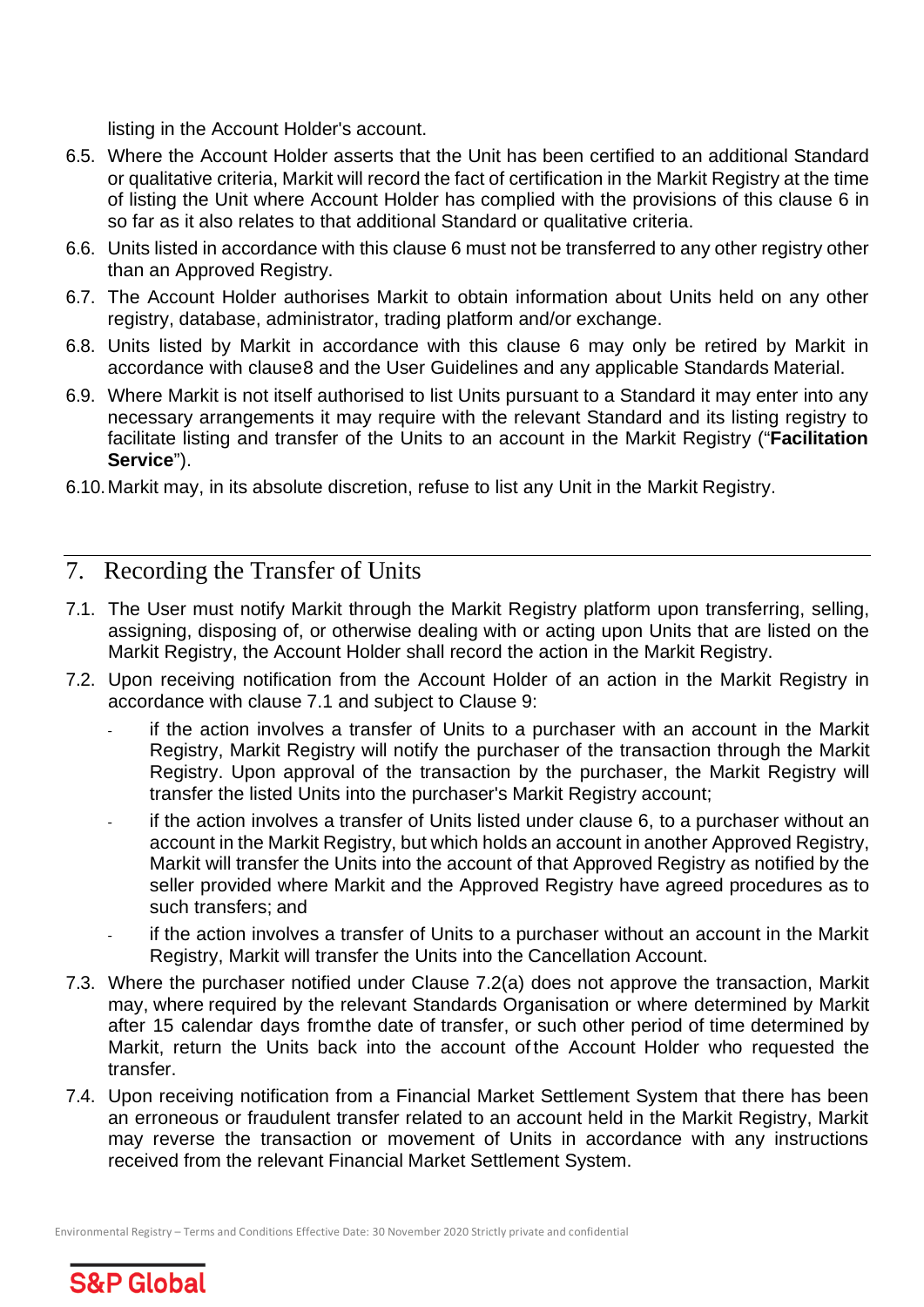#### <span id="page-10-0"></span>8. Retirement of Units

- 8.1. The Account Holder may retire Units (except PIUs) in the Markit Registry in accordance with the rules set outin the User Guidelines.
- 8.2. The Account Holder acknowledges and agrees that if the Account Holder retires Units (except PIUs) in the Markit Registry:
	- the Account Holder is retiring such Units permanently.
	- neither the Account Holder nor any third party has any further rights to take the benefit of such Units nor the underlying Environmental Benefits corresponding to such Units; and
	- the Account Holder will procure that all relevant third parties enter into such agreements as are necessary to ensure that neither the Account Holder nor any third parties have any further rights to take the benefit of such Units nor the underlying Environmental Benefits corresponding to such Units.
- 8.3. Markit does not permit retirement of PIUs and the Account Holder acknowledges and agrees that it cannot retire PIUs in the Markit Registry.
- 8.4. Subject to clauses 17.1.h and 17.1.m , any instruction by the Account Holder to the Markit Registry to retire Units (except PIUs) in accordance with this clause 8 is irrevocable, and the Account Holder acknowledges that any such instruction will not be reversed.
- 8.5. Markit acknowledges and agrees that, once the Account Holder has complied with this clause 8 and Markit hasretired the Units, Markit will not take any action to exercise or purport to exercise any right or interest, or deal with or otherwise use, the retired Units or the underlying Environmental Benefits corresponding to such Units and considers that no person has any further rights to take the benefit of the retired Units or the underlying Environmental Benefits corresponding to such Units.
- 8.6. The Account Holder agrees that it will take appropriate steps to clearly demonstrate that the retirement of Unitsdoes not equate to the offset of an environmental impact (including but not limited to GHG Reductions) unless the Account Holder has verified that offset in accordance with the Standard and the Account Holder and, where applicable, the Standards Organisation of the Standard under which the Units are issued or listed, are satisfied that any such claim or representation is in no way misleading, deceptive or may constitute amisrepresentation.

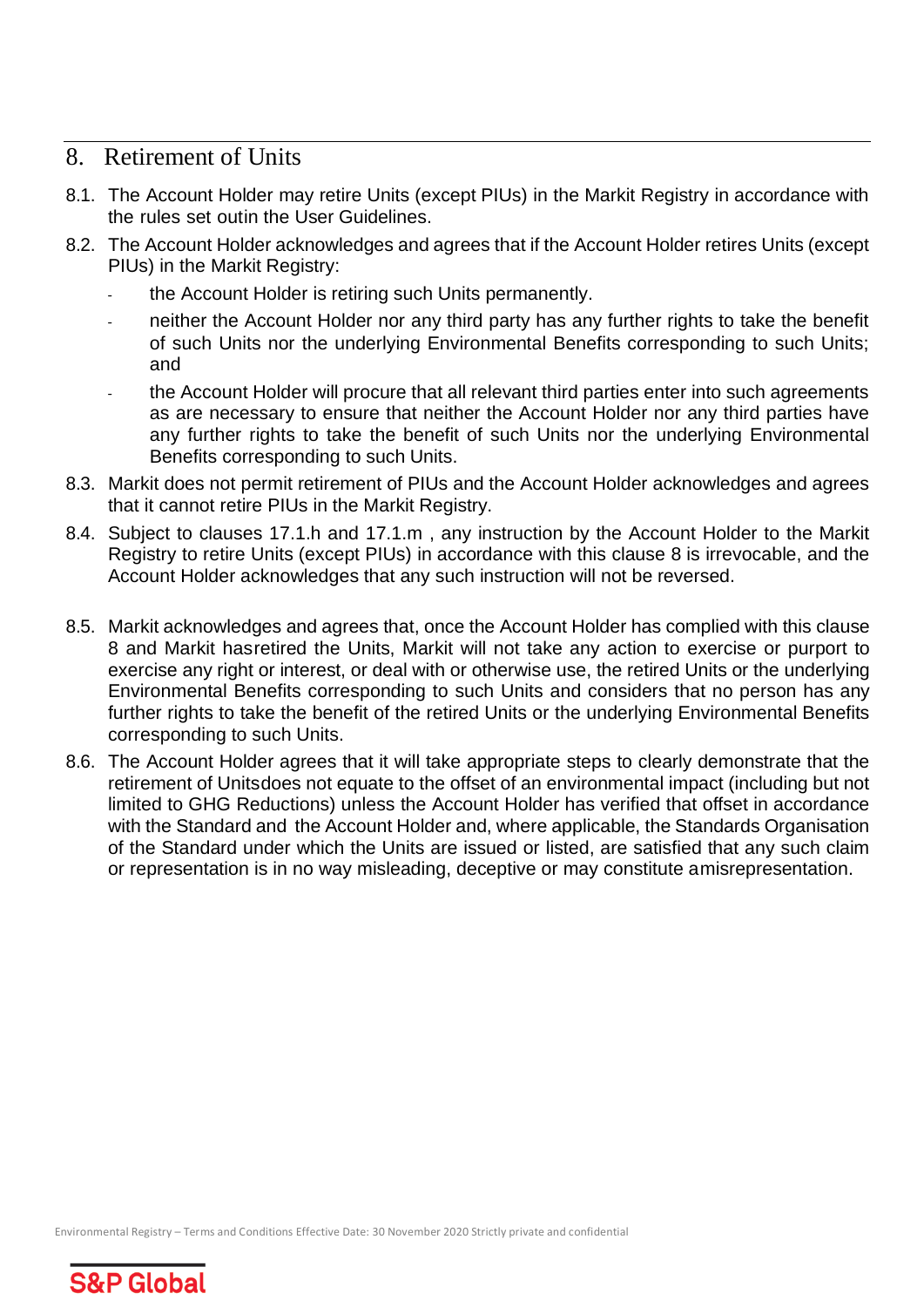# <span id="page-11-0"></span>9. Suspension and Cancellation

- 9.1. Markit may temporarily suspend the Account Holder's access to the Markit Registry and / or the AccountHolder's ability to deal with any Units in dispute (**"Disputed Units"**) if Markit forms a belief that:
	- a) the Account Holder fails to comply with these Terms and Conditions;
	- b) the Account Holder fails to comply with any request by Markit in relation to the Account Holder's use of the Markit Registry;
	- c) any Units listed by or on behalf of the Account Holder are reasonably suspected to be erroneously or fraudulently created or be listed illegally;
	- d) accreditation or approval for any Units listed by or on behalf of the Account Holder is withdrawn or threatened to be withdrawn;
	- e) any Units listed by or on behalf of the Account Holder are the subject of, or become the subject of, a Dispute concerning such Units being listed fraudulently or in error;
	- f) the Account Holder, or the Principal for whom the Account Holder is acting as Agent, is reasonably suspected not to have full legal and/or beneficial legal title to any Units listed in an account;
	- g) accreditation or approval for any Units listed by or on behalf of the Account Holder is withdrawn or threatened to be withdrawn for any reason other than such units having been listed in error;
	- h) any Units listed by or on behalf of the Account Holder are the subject of, or become the subject of, a Dispute, other than to an issue of erroneous listing;
	- i) the Account Holder has attempted to list or listed any PIUs on any exchange or any other kind of trading, market or introductory platform;
	- j) if the Account Holder is acting as an Agent, any authorisation to act in that capacity has been revoked by the Principal;
	- k) without limitation if the Account Holder is a broker or financial advisor that is not registered or in good standing with the regulatory body responsible for regulating brokers and advisers in a jurisdiction Markit believes applicable to its activities;
	- l) the Account Holder is in breach of the terms set out in the User Guidelines;
	- m) the Account Holder is holding Units on behalf of individual in contravention of the terms herein or the terms set out in the User Guidelines; or
	- n) the Account Holder is otherwise acting in a way that may bring the Registry or Markit into disrepute.
- 9.2. While an Account Holder's access to the Markit Registry and/or account is temporarily suspended, the AccountHolder will have no right to access the Markit Registry and/or the Account Holder's Account(s) or to deal with any listed Units in the Markit Registry and any instruction by the Account Holder to Markit to list, record the transfer of, or retire Units in the Markit Registry will be declined.
- 9.3. Where an Account Holder's ability to deal with Disputed Units is temporarily suspended, the Account Holderwill have no right to deal with the Disputed Units in the Markit Registry and any instruction by the Account Holder to Markit to list, record the transfer of, or retire the Disputed Units in the Markit Registry will be declined.
- 9.4. When Markit forms a belief in accordance with clause 9.1 in addition to the rights available to

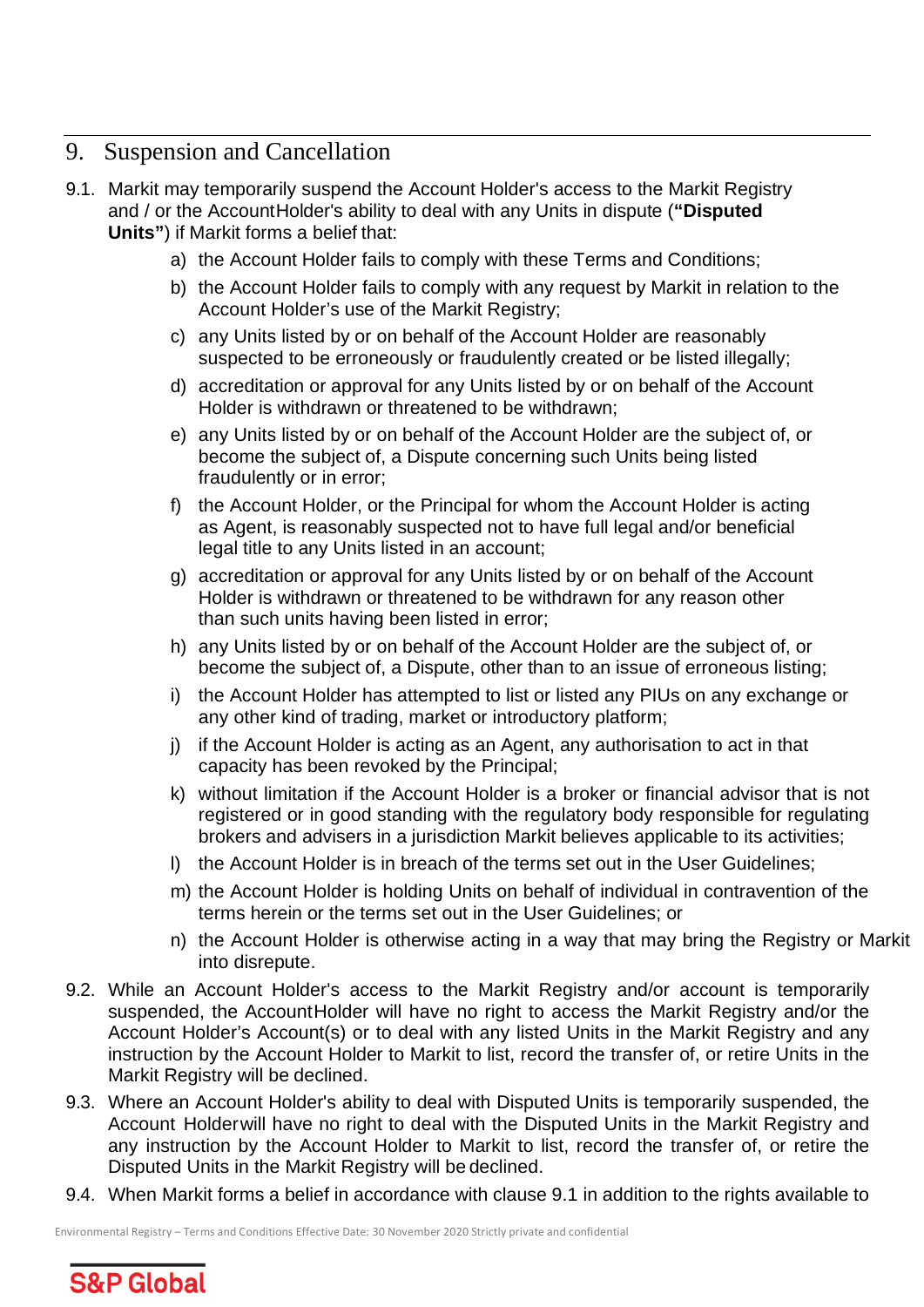Markit under clauses 9.2 and 9.3, Markit may also exercise one or more of the following rights:

- a) a notation may be made in the Markit Registry and / or the Markit website indicating the temporary suspension and indicating the Disputed Units; and
- b) where the Dispute concerns Units transferred, or purportedly transferred, by the Account Holder to Markit in accordance with clause 8.2, Markit may require the Account Holder to supply replacement Units of a quality and quantity specified by Markit.
- 9.5. Upon notification by Markit of temporary suspension, the Account Holder will have 10 calendar days to:
	- a) show cause in writing as to why the Account Holder should not be permanently suspended from the Markit Registry; and
	- b) where requested by Markit in accordance with clause 9.4.b, supply to Markit, replacement Units of a quality and quantity specified by Markit.
- 9.6. If within the 10 calendar days period, the Account Holder fails, to the satisfaction of Markit, to show cause and/or provide replacement Units (if applicable), Markit may exercise one or more of the following rights:
	- a) permanently suspend the Account Holder from the Markit Registry;
	- b) close the Account Holder's account(s) in the Markit Registry (in which case the provisions of clause 13shall apply);
	- c) transfer:
		- i. the Disputed Units (if any) into the Markit Cancellation Account; or
		- ii. any or all of the Account Holder's Units (including the Disputed Units (if any)) into a SuspensionAccount; and / or
	- d) terminate these Terms & Conditions under clause 27.
- 9.7. For the avoidance of doubt, in the event that a listing or a transaction on the Markit Registry is found to be fraudulent or illegal, Markit reserves the right to refer the matter to the appropriate governmental and legal authorities.

# <span id="page-12-0"></span>10. PIU Listings

- 10.1.Upon request by Account Holder, and at Markit's sole discretion, Markit may permit the Account Holder to list Units that are pending issuance as PIUs in the Markit Registry as a way to track the Account Holder's forward sales of Units. In addition to the listing requirements in clause 6, Account Holder must provide Markit with information as required by the User Guidelines or otherwise required by Markit from time to time, including but not limited to a project design document including a schedule for anticipated Unit volume by year, a validation report by an accredited validator for the relevant Standard for that project, and a time schedule for anticipated issuance of the project's verified credits which must be within 5 years of the PIU listing date (unless specified otherwise by the Standards Organisation).
- 10.2.Upon listing of the PIUs under the project, Markit will identify the PIUs under the name of the Standard towhich the project has been validated, and will include an Indicative Vintage Year and tracking numbers corresponding to the PIUs listed.
- 10.3.The Account Holder acknowledges that PIUs will be listed with an issuance expiration date, being the date provided by the expected verification schedule for each Indicative Vintage Year for those PIUs.
- 10.4.Notwithstanding anything to the contrary, all PIUs listed in the Markit Registry must appear in the publicly available display of the Markit Registry at all times.

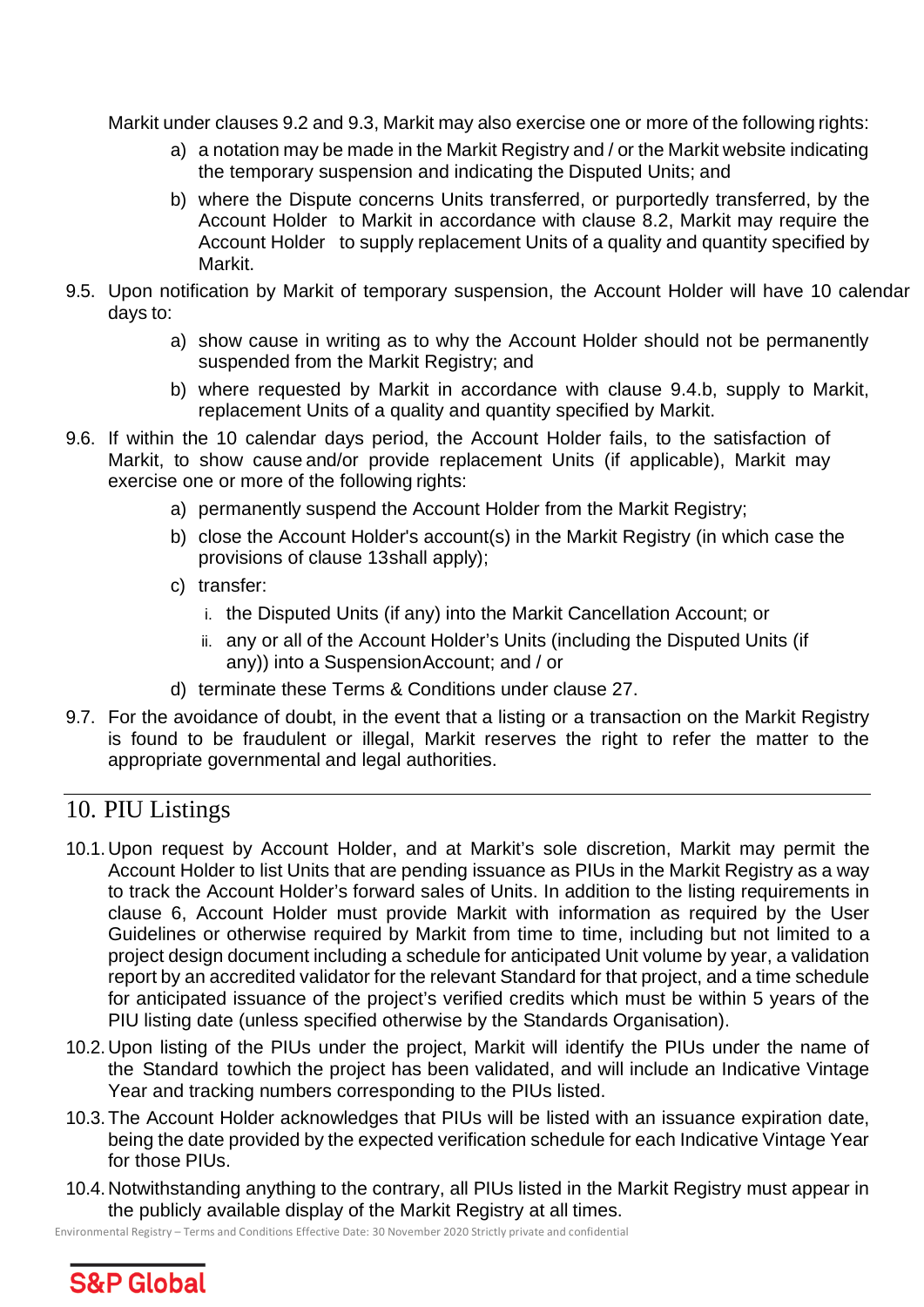- 10.5.An Account Holder who has listed PIUs under this clause 10 may only transfer those PIUs:
	- a) To a Corporate End User Account Holder or a Registered Entity Account Holder; and
	- b) In accordance with the User Guidelines and the rules of the relevant Standard and the Standards Organisation.
- 10.6.An Account Holder who holds PIUs (other than an Account Holder who has listed PIUs under this clause 10) may not transfer them to any other Account Holder.
- 10.7.Where an Account Holder who requested the listing of the PIUs notifies Markit that verification of the project(s) under which the PIUs were listed has occurred (and supplies the documentation and information as required by Clause 6), Markit will:
	- a) cancel the corresponding PIUs;
	- b)list Units pursuant to the relevant Standard into the account of the Account Holder who listed the PIUs; and
	- c) immediately transfer the listed Units into the account(s) where the PIUs were held at the time of PIU cancellation.
- 10.8.For the purposes of clause 10.4, if the verification of a project results in fewer Units being listed for an Indicative Vintage Year, Markit will cancel all PIUs for such Indicative Vintage Year and only relist Units that correspond to the volume verified. Listing of these Units to Account Holders will be based on a first in time basis with Unit serial numbers corresponding to the PIU serial numbers.
- 10.9.If verification of the Environmental Benefit has not occurred by the anticipated issuance date, the Account Holder shall provide additional evidence to Markit for continued listing. Markit may transfer any such PIUs into the Cancellation Account at any time after the anticipated issuance expiration date if insufficient evidence is received or it believes that such action is appropriate.
- 10.10. If an Account Holder who has listed PIUs closes its account(s) with the Markit Registry or its account(s) is closed for any reason or its agreement with the Markit Registry is otherwise terminated, before the cancellationof those PIUs and the subsequent issuance of Units, all PIUs listed for that Account Holder will be cancelled regardless of which Account Holders may be holding the PIUs at the time of cancellation.
- 10.11. Markit does not permit retirement of PIUs and the Account Holder acknowledges and agrees that it cannot retire PIUs in the Markit Registry.
- 10.12. The Account Holder shall not list or attempt to list any PIUs on any exchange or any other kind of trading, market or any external transaction or introduction platform.
- 10.13. For clarity, any provision herein which contemplates performance or observance or applicability with regard to PIUs shall apply to PIUs mutatis mutandis and includes the following, but not limited to clauses 3, 4, 5, 9, 11, 14, 15, 16, 17, 18, 19, 20, 21, 22, 23, 24, 25, 26, 27, 28 and 29. In such provisions, the term "Unit" shall be read to be "PIU" as may be applicable.

#### <span id="page-13-0"></span>11. Exclusivity

11.1.During the time period that the Account Holder lists Units in the Markit Registry the Account Holder agrees not to list those same Units on another registry.

# <span id="page-13-1"></span>12. RFI Listing

12.1.Markit Registry has an anonymous on-line functionality that displays credits available for sale

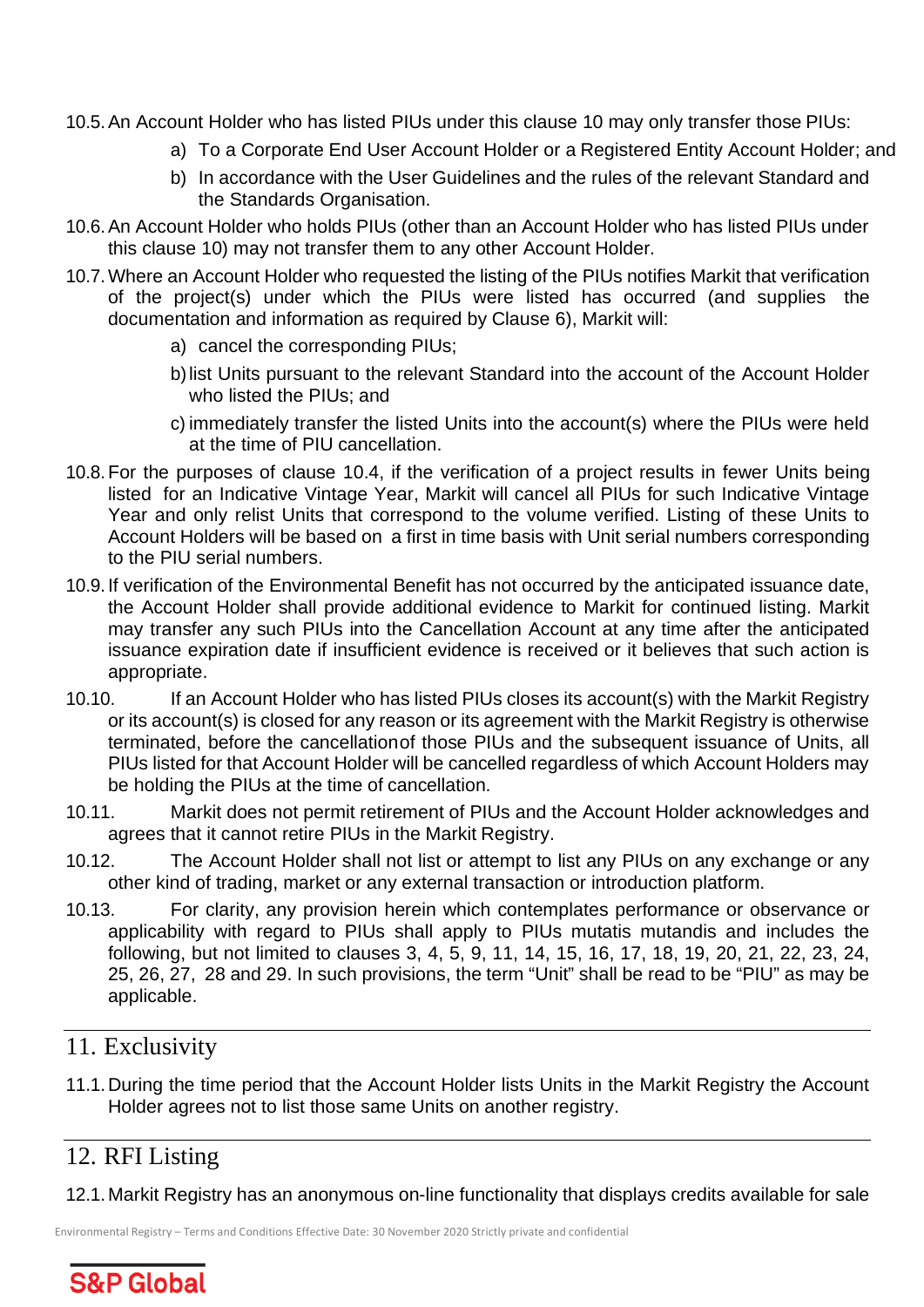(the "**RFI Platform**"). An Account Holder may list its interest in selling Units on the RFI Platform.

- 12.2.The Account Holder agrees and acknowledges that the volume of Units it chooses to list as Seller will bevisible to all Buyers.
- 12.3.Another Account Holder ("**Buyer**") may communicate such interest to the seller of Units ("**Seller**") by selecting the relevant options on the RFI Platform. The Buyer's identity and contact details will be communicated to the Seller of such communication. At their option, Buyer and Seller may then negotiate separately and external to the RFI Platform in respect of the sale and purchase of any such Units in any manner they choose.
- 12.4.The Account Holder acknowledges and agrees that:
	- a) the use of the RFI Platform by the Account Holder in no way creates any right or entitlement on the part of the Account Holder to make any claim in relation to any Unit regarding offsetting of emissions, protection of the environment or biodiversity or any other related matters by the Account Holder;
	- b) Markit will not be responsible for updating the RFI Platform to reflect the sale and purchase of Units the subject of Purchase Interest or Sale Interest and that it is the responsibility for Account Holders to complete any such updating immediately upon a completed transaction;
	- c) Markit is not engaged in the purchase or sale, or service as a broker or agent for any purchase or sale, of any Units;
	- d) The Account Holder is responsible for conducting its own due diligence regarding the characteristics of Units before entering into any transaction, and enters into any transaction at its own risk;
	- e) Markit has no control over or involvement in the terms of any requests for information or discussions or negotiations between the Account Holder and any third party on the RFI Platform other than as expressly provided herein, and that all such requests, discussions and negotiations are conducted by the Account Holder at its own risk; and
	- f) Markit has no control over the terms of any sale of Units on the RFI Platform and all such sale transactions are conducted by the Account Holder at its own risk;
	- g) these Terms and Conditions do not confer on the Account Holder any automatic right to purchase or sell Units; and
	- h) these Terms and Conditions do not confer on the Seller the obligation to sell a Buyer any Units which the Seller has placed on the RFI Platform or in respect of which the Account Holder as a Buyer has expressed interest.

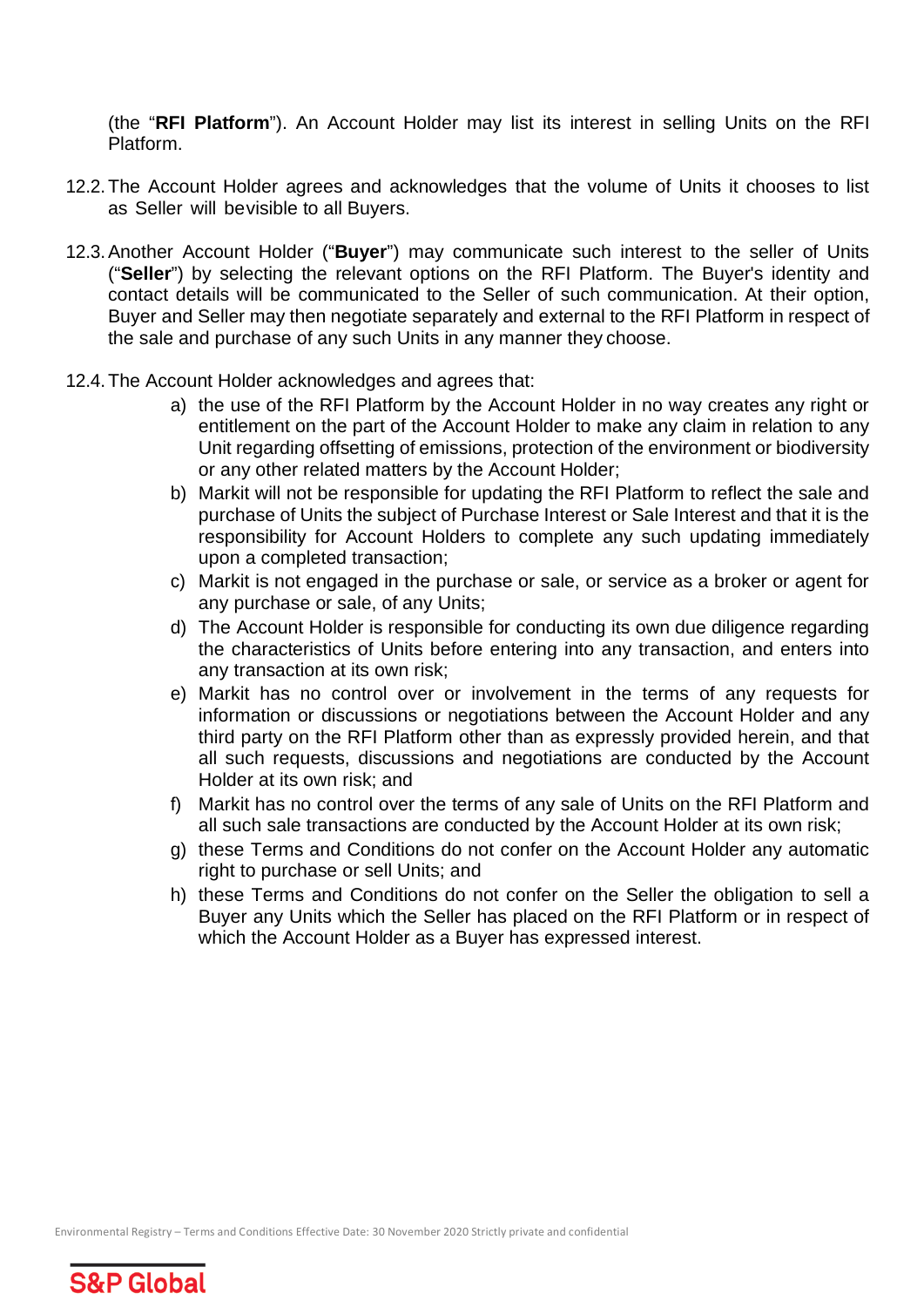# <span id="page-15-0"></span>13. Legal Title to Units

- 13.1.Markit may require any Account Holder who has requested Markit to retire Units in the Markit Registry in accordance with clause 8 and who is not found to have legal title to those Units (or in the case of an Agent, whose Principal is not found to have beneficial title to those Units), to provide replacement Units of a quality and quantity specified by Markit to Markit.
- 13.2.Notwithstanding anything in these Terms and Conditions including clause 6.2, and 13.1, the Account Holder acknowledges and agrees that Markit does not in any way guarantee legal title to the Units and the Account Holder relies on any content obtained through the Markit Registry at its own risk. For the avoidance of doubt, Markit is under no obligation to verify or otherwise enquire into the validity of, or legal title to, the Units.
- 13.3.Markit may require any Account Holder at any time to cancel any Units if Markit forms a reasonable belief that:
	- a) such Units do not have or no longer represent legal title to an offset or other Environmental Benefit;
	- b) the Account Holder has not complied fully with these Terms and Conditions; or
	- c) the Standards Organisation of such Standard revokes the accreditation or approval of the underlying project represented by such Units.

# <span id="page-15-1"></span>14. Closing an Account and Termination of these Terms and Conditions

- 14.1.The Account Holder may close an account at any time by providing written notice to Markit in accordance with clause 29.1 or as otherwise set out in the User Guidelines.
- 14.2.In the event of the Account Holder providing written notice to Markit in accordance with clause 14.1, then subject to clause 9, the Account Holder will retain access to its other accounts on the Markit Registry (if any) and these Terms and Conditions will continue to apply until terminated under clause 28.
- 14.3.Upon receiving notification under clause 14.1 or 14.2, or carrying out its powers under clause 9, unless requested otherwise by the Account Holder, and at Markit's sole discretion, Markit will transfer the Units (if any)listed in the relevant account(s) being closed into a Suspension Account or Markit's Cancellation Account.

# <span id="page-15-2"></span>15. Confidentiality

- 15.1.For the purposes of this clause 15, "Confidential Information" means all information provided by one party to another party in accordance with the provisions of this Agreement, including but not limited to, information concerning the business and affairs of a party and its affiliates and customers, any analysis, information, pricing or other information related to any underlying Units or transactions, and any listing or account information.
- 15.2.The Confidential Information will be kept secure, private and confidential by both parties.
- 15.3.Neither party will, without the prior written consent of the other party, disclose or use the ConfidentialInformation other than in connection with these Terms and Conditions, or in any way that would be detrimental to the other party.
- 15.4.The parties may only reveal the Confidential Information to their employees, agents, contractors, representatives, affiliates and advisers who need to know the Confidential Information and who are aware of the confidentiality obligations set out in this clause 15.

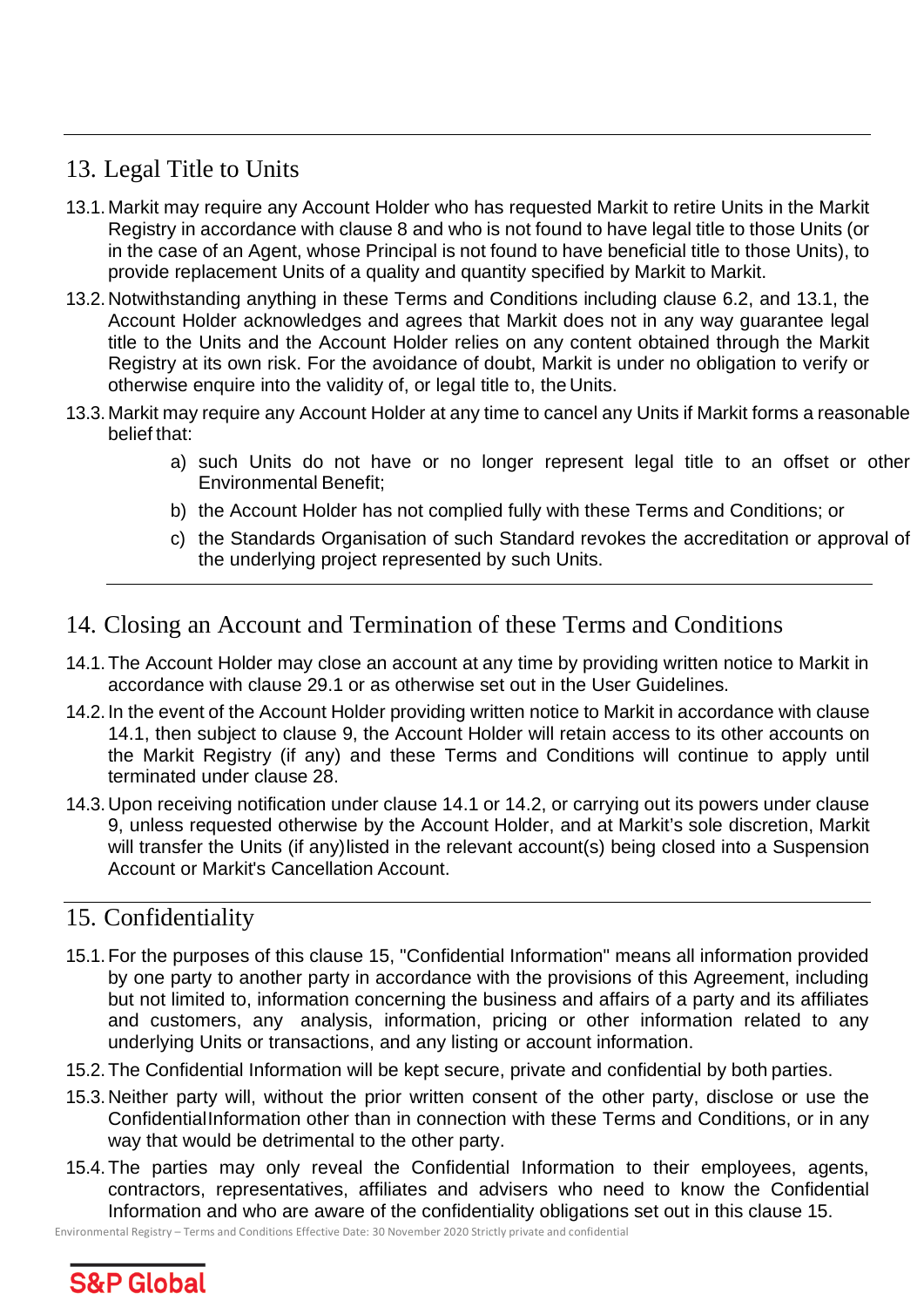- 15.5.Both parties will protect any Confidential Information disclosed pursuant to these Terms and Conditions using the same security measures and standard of care that they would apply to safeguard their own Confidential Information.
- 15.6.Subject to any applicable regulatory or legal requirements, the Confidential Information will be returned to the party that provided such Confidential Information promptly upon request.
- 15.7.The obligations of the parties under this clause 15 shall not apply to any Confidential Information that:
	- a) is known to, or in the possession of, either party prior to the disclosure of that Confidential Information;
	- b) is or becomes publicly known otherwise than pursuant to breach of these Terms and Conditions by either party;
	- c) is required to be disclosed in proceedings before any court or tribunal arising out of, or in connection with, these Terms and Conditions or
	- d) is required to be disclosed by:
		- i. any relevant authority under any law, authority, administrative guidelines, directive, request or policy,whether or not having force of law; or
		- ii. any stock exchange on which a party to these Terms or Conditions or its affiliates are listed;
	- e) is required to be disclosed to the administrator of a Standard, any Standards Material, registry (including an Approved Registry), database, Unit, Financial Market Settlement System, and/or trading platform in order to enable the issuance of Units or in accordance with the rules of the Standard, Standards Material, registry (including an Approved Registry), Financial Market Settlement System, or trading platform;
	- f) is required to be disclosed to the relevant authorities in order to facilitate the transfer and retirement of Units;
	- g) is aggregated together with other information in the Markit Registry so that the individual Account Holder cannot be identified or linked to such information.
- 15.8.Each party acknowledges that money damages would not be a sufficient remedy for breach of this clause 15 by the other party and that, in addition to any other remedies (which may include money damages) available toboth parties either in law or equity, both parties shall be entitled to specific performance and injunctive or other equitable relief as a remedy for any breach of this clause 15.

# <span id="page-16-0"></span>16. Warranties and Representations

- 16.1.Where relevant, the Account Holder warrants and represents that, from the date it enters the Markit Registry or agrees to these Terms and Conditions (whichever is earlier):
	- a) it has, and continues to have, (or if acting in the capacity as an Agent, the person or entity it represents has and continues to have) full legal and beneficial title to any Units listed by User in accordance with these Terms and Conditions and the underlying Environmental Benefits corresponding to such Units and it has not sold, transferred, assigned, licensed, disposed of, granted or otherwise created any interest or encumbrance in or agreed to sell, assign, license, dispose of, grant or otherwise create any interest or encumbrance in the Units or the underlying Environmental Benefits corresponding to such Units other than as contemplated under these Terms and Conditions;
	- b) it has acted in compliance with any underlying regulatory scheme or requirements

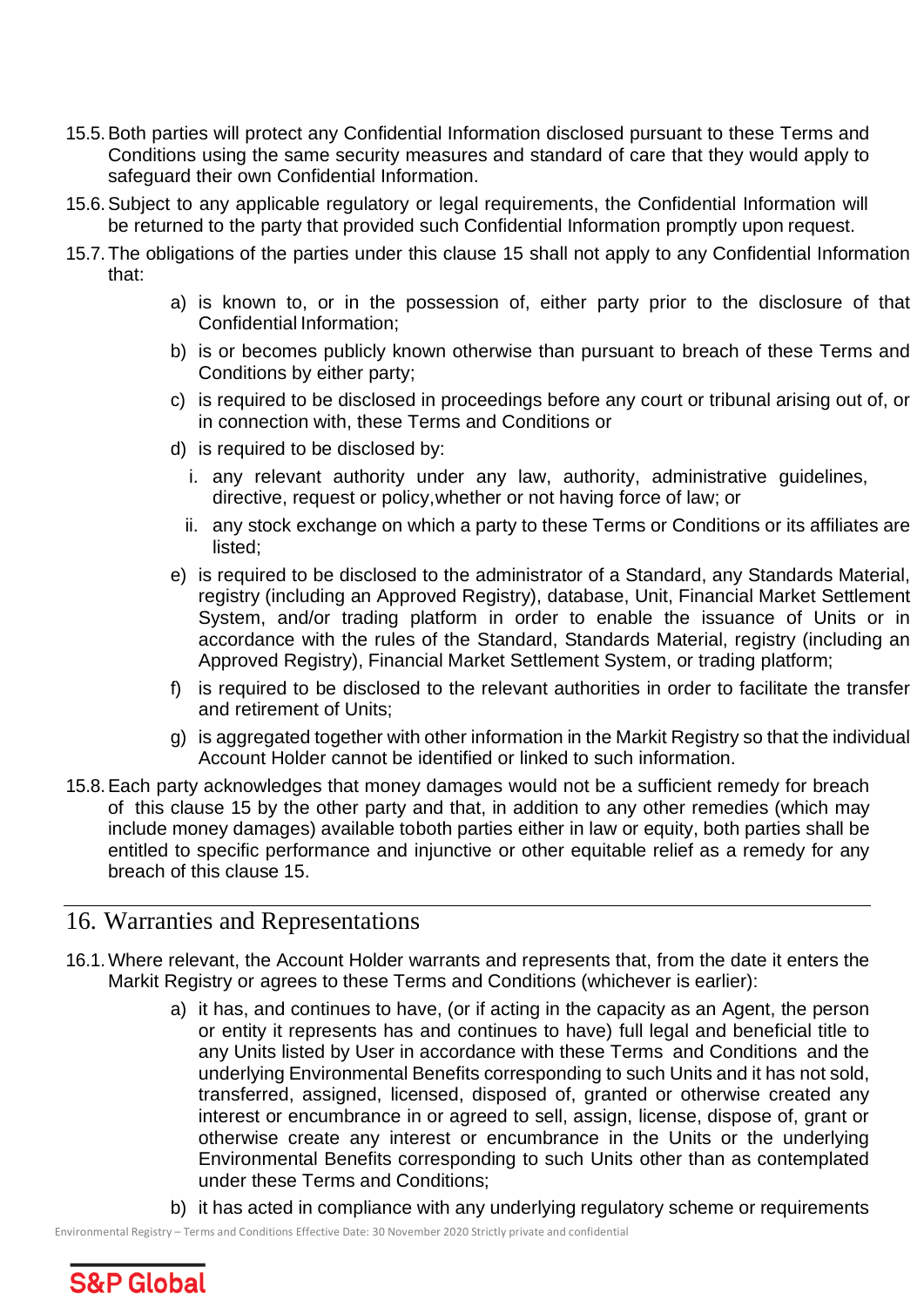of any relevant Standard and Standards Organisation relating to the Units and will continue to do so;

- c) there is no security, encumbrance or third party interest in relation to any Units at the time of issuance, listing or transfer;
- d) no claim has been made by any third person to be entitled to an interest in any Units;
- e) it has the power and authority to enter into and perform these Terms and Conditions and have obtained all necessary approvals to do so;
- f) any information provided to Markit by the Account Holder, or any third party on behalf of the Account Holder, is current, true, accurate and correct and the Account Holder will inform Markit in writing as soon as the Account Holder becomes aware of any changes to that information;
- g) it will use the Markit Registry for lawful purposes only and in a manner that does not infringe the rights ofMarkit or any third party or Account Holder;
- h) Account Holder will not hold Units for individuals in any of its accounts;
- i) in using the Registry Account Holder is not acting and will not act in any way as a broker, or in a manner similar to a broker, for or engage in any Unit transactions for individuals;
- j) its business activities in relation to its use of the Registry will be those notified by the Account Holder to Markit either as part of the account opening process or subsequently in accordance with these Terms and Conditions;
- k) it will maintain the security of any username and password at all times;
- l) it has not listed the Units on another registry or similar information source;
- m) it has acted in compliance with any regulatory system, or jurisdictional system or other requirements underlying the Environmental Benefits for which the Account Holder is seeking credit;
- n) it has not used the Environmental Benefits that underlie the units to satisfy obligations in any jurisdiction outside of the Markit Registry;
- o) to the extent the Account Holder lists Units in the Markit Registry, the Account Holder is not insolvent or bankrupt and has no knowledge of any impending insolvency or bankruptcy;
- p) it will follow all policies and instructions applying to its use of the Markit Registry, including but not limited to these Terms and Conditions and the User Guidelines;
- q) where the Account Holder provides information to Markit electronically or otherwise interacts with the Markit Registry, the Account Holder warrants that in doing so, it will not interfere with or disrupt the operation of the Markit Registry (or its underlying software);
- r) it will not undertake any action that may in any way bring Markit into disrepute, including but not limited to listing Units that are the subject of any Dispute or claim or which have been used for other offsetting purposes; and
- s) it complies with all other relevant laws.

#### <span id="page-17-0"></span>17. Account Holder Acknowledgements

17.1.The Account Holder acknowledges and agrees that:

Environmental Registry – Terms and Conditions Effective Date: 30 November 2020 Strictly private and confidential

**S&P Global**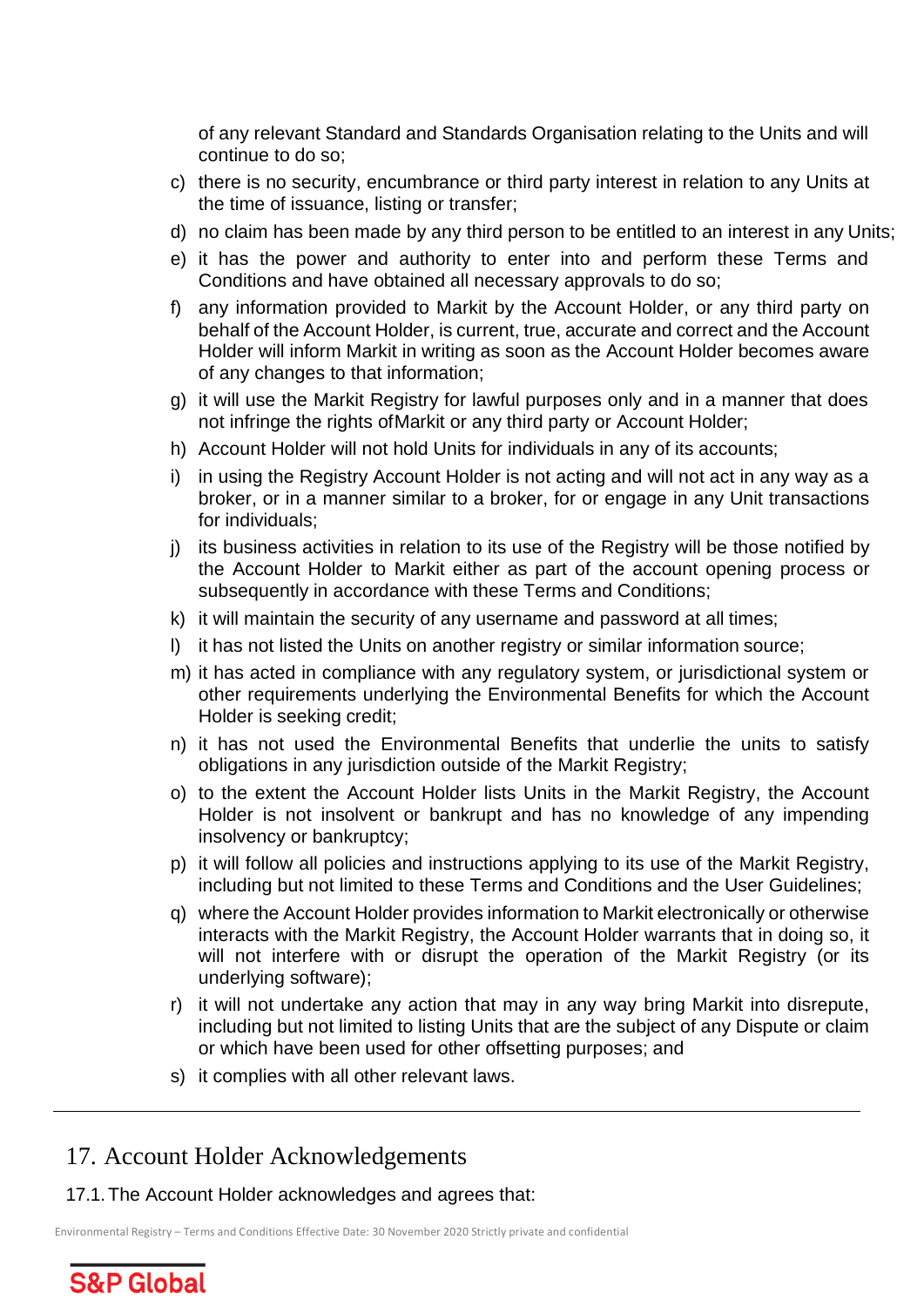- a) Markit may not give the Account Holder access to the Markit Registry until Markit is satisfied of the information obtained in carrying out the obligations set out in clause 24;
- b) the use of the Markit Registry by the Account Holder in no way creates any right or entitlement on the part of the Account Holder to make any claim in relation to any Unit regarding offsetting of emissions, protection of the environment or biodiversity or any other related matters by the Account Holder, and the Account Holder is entirely responsible for ascertaining (based on the Standard and its own commercial arrangements), the benefits associated with the use and benefits of any Units;
- c) Markit makes no representations as to the achievement of the underlying Environmental Benefits of any PIUs;
- d) it has no right or entitlement to make any claim in relation to the PIU representing the mitigation or offset of any emissions, protection of the environment or biodiversity or any other related matter.
- e) it is responsible for obtaining and properly using any computer equipment, software and communicationsservices necessary to use the Markit Registry and it is solely responsible for any damage to computer systems or loss of data that may result from the Account Holder's access to the Markit Registry;
- f) Markit does not warrant that the Markit Registry software is free of bugs or errors;
- g) it is responsible for keeping confidential the Account Holder's username and password. The Account Holder must immediately notify Markit in writing if it believes the confidentiality of the username and password is or has been compromised;
- h) the information contained in the Markit Registry is derived from information supplied by various sources and the Account Holder acknowledges and agrees that Markit does not represent or make any warranty in respect of the accuracy, reliability and/or completeness of information contained in the Markit Registry, including but not limited to the listing of any environmental project in the Registry under a Standard or existence or ownership of any Units;
- i) Markit has the authority and power to update information in relation to the Account Holder's account(s) and any listed Units, without the authorisation of the Account Holder;
- j) Any issues or disputes that may arise between Account Holders in the Registry or between Account Holder(s) and a third party (including without limitation any issues or disputes relating to validity ofproject information, transactions in Units in the Markit Registry, or ownership of or any security or proprietary interest in Units in the Markit Registry) shall be addressed between such Account Holders or such Account Holder(s) and the third party, and Markit shall have no obligations or liability in respect of such issues or disputes;
- k) Markit has the authority and power to reverse any transaction or movement of Units upon instruction from a Financial Market Settlement System without the authorisation of the Account Holder. If a transaction or movement of Units is reversed in accordance with clause 7.3, the Account Holder willhave no claim against Markit for any remedy;
- l) In the event that any licenses held by Markit to list and/or transfer Units pursuant to certain Standards are amended or terminated, the provision of any services relating to that Standard may immediately beterminated in which event Markit

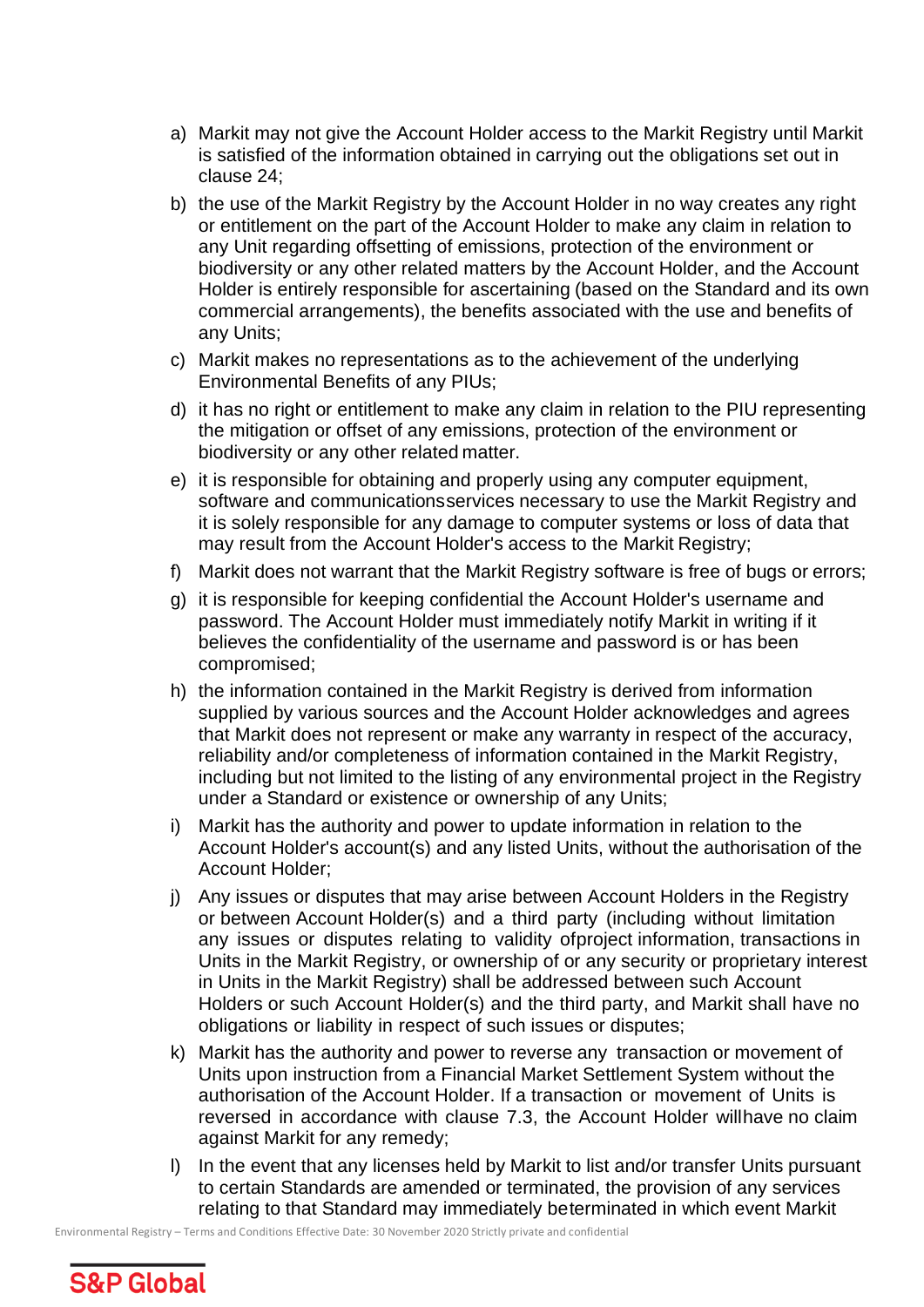agrees to refund the Account Holder any pre-paid fees on a pro rata basis; and

m) it has the right and the obligation to instruct Markit to correct any incorrect or inaccurate information heldin the Markit Registry and inform Markit in writing of any changes to that information.

#### <span id="page-19-0"></span>18. Markit's Rights and Responsibilities

- 18.1.Markit shall use reasonable endeavors to perform its obligations hereunder in accordance with Good Industry Practice.
- 18.2.Markit will use its reasonable endeavors to ensure that the Markit Registry is available to the Account Holderfor access at all times during the operation of the Markit Registry.
- 18.3.Markit is not responsible for the content, availability or reliability of websites that are linked to the MarkitRegistry.
- 18.4.Markit has the right to engage affiliates, suppliers or subcontractors in the provision of the Markit Registry.
- 18.5.Markit may, at Markit's discretion, link the Markit Registry to registries under existing and future environmental regulations and/or agreements or to trading platforms or Financial Markets Settlement Systems. Markit is not responsible for the content, availability or reliability of such other registries, trading platforms or systems linked to the Markit Registry.

# <span id="page-19-1"></span>19. Fees and Charges

- 19.1.Fees payable for use of the Markit Registry will be published by Markit from time to time at [www.markit.com o](http://www.markit.com/)r otherwise notified to the Account Holder by Markit or the Standards Organisation. Such fees will be updated from time to time and made available to Account Holder.
- 19.2.All Fees relating to issuance, PIU listing fees and levies are due prior to issuance or listing.
- 19.3.Transactional fees are due and payable within 30 calendar days after the receipt by Account Holder of an invoice from Markit. Account Holder will, in addition, pay interest on any undisputed overdue sum at a rate of 2% above LIBOR, compounded daily until payment is made in full (including of any such interest).
- 19.4.Any account in arrears greater than 60 calendar days is subject to account suspension until the account is brought current.
- 19.5.In all cases, any undisputed amounts due will be paid by Account Holder in full without any withholding, set-off,counterclaim or deduction provided that Account Holder shall notify Markit within 10 calendar days of anyevent that may give rise to a dispute of such amount.
- 19.6.The Account Holder is liable for any and all fees incurred as a result of any use of the Markit Registry through the Account Holder's username and password whether authorised by the Account Holder or not.
- 19.7.In addition to the Fees, Account Holder will pay to Markit or to the relevant taxing authority, as appropriate, any applicable sales, use, goods and services, value added, withholding or similar taxes payable under these Terms and Conditions so that after payment of such taxes the amount Markit receives is not less than the Fees.Account Holder shall hold Markit harmless from all claims and liability arising from Account Holder's failure to pay any such taxes, including penalties, interest, duties, tariffs or charges.

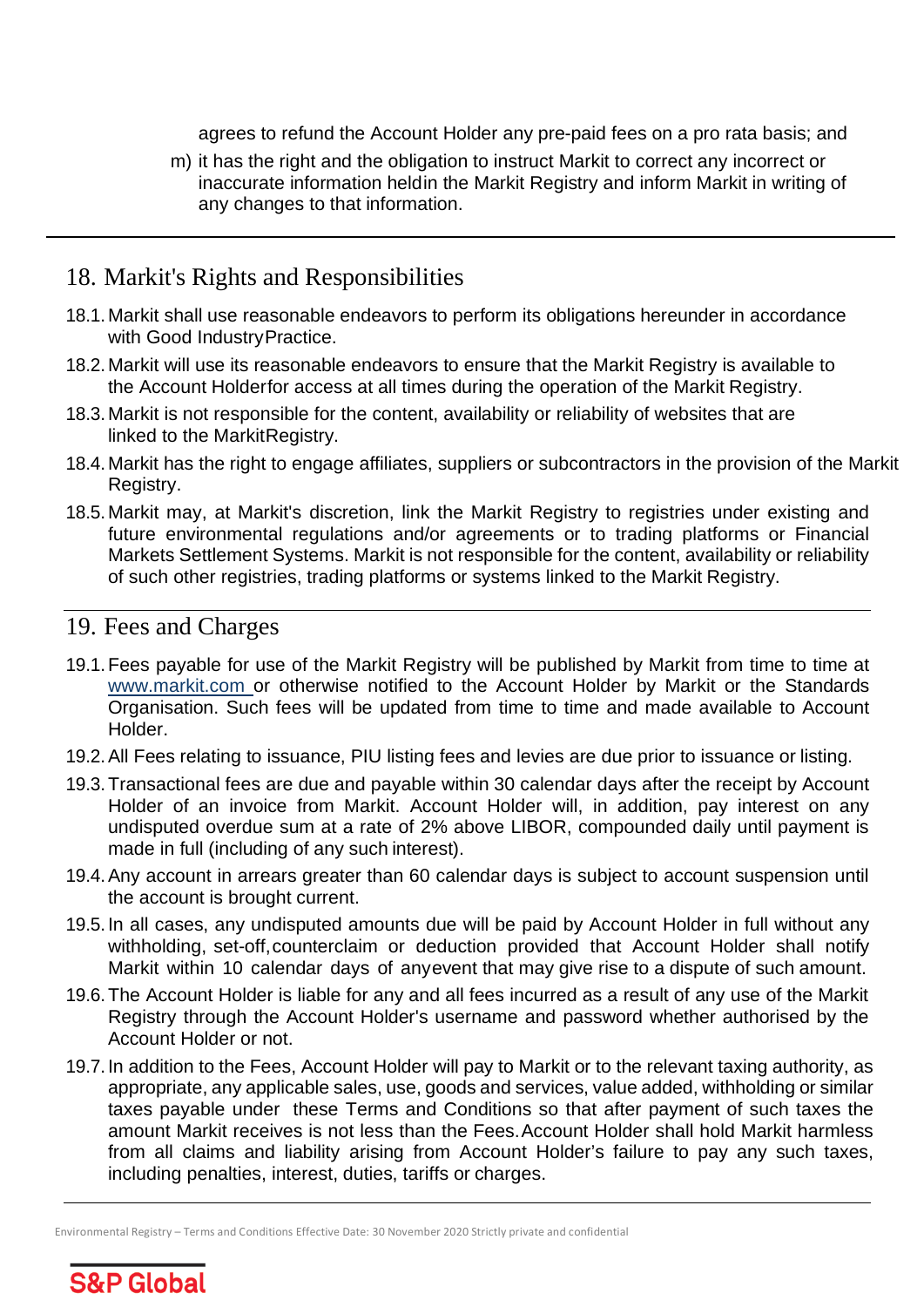# <span id="page-20-0"></span>20. Modifications to these Terms and Conditions

- 20.1.Markit may modify these Terms and Conditions from time to time at Markit's discretion. Any such modification takes effect at the time specified by Markit and without the Account Holder's prior consent.
- 20.2.It is the Account Holder's responsibility to check the Markit Registry website from time to time in relation to such amendments. Where a modification to these Terms and Conditions is considered by Markit to bematerial, Markit will, as soon as reasonably practicable, notify the Account Holder of such modifications by placing a notice to this effect on the Markit website or by such other means as Markit may determine.
- 20.3.The Account Holder is deemed to have accepted the modified Terms and Conditions and to ensure compliance with them by all authorised representatives.

#### <span id="page-20-1"></span>21. Further Disclaimers

- 21.1.Markit:
- a) does not represent or make any warranty that the Account Holder will be able to use any Units listed in the Markit Registry for compliance with any regulatory requirements, statutory obligations or with any other applicable laws or schemes. The Account Holder must make, and rely upon, their own enquiries;
- b) does not represent or make any warranty in respect of the accuracy, reliability, completeness, currency or continuous supply of information contained in the Markit Registry, including but not limited to the existence or ownership of any Units; and
- c) expressly disclaims any and all warranties, express or implied, to the extent permitted by applicable law.
- 21.2.Markit is not responsible for any damage to any computer systems or loss of any data that may result from access to the Markit Registry.

# <span id="page-20-2"></span>22. Limitation of Liability

- 22.1.Account Holder agrees that the Markit Registry provided shall be on an "AS IS" basis and that, to the maximumextent allowed by law, except as unambiguously and expressly set forth in these Terms and Conditions, neither Markit, its affiliates or any third party data provider or vendor makes any representation, warranty, condition, undertaking or term, whether express, implied or statutory, regarding or relating to the MarkitRegistry (including their maintenance and support) or any of the data, documentation, or materials provided or made available to Account Holder under these Terms and Conditions including:
	- a) of merchantability or that the Markit Registry is fit for any particular purpose; or
	- b) as to the continuity, accuracy, timeliness or completeness of the Markit Registry (including any data therein) or any of the results to be attained by the Account Holder or others from the use of the Markit Registry;

and the Account Holder acknowledges that it has not relied upon any warranty, guaranty or representation (express or implied) made by Markit, its affiliates or any third party data provider or vendor, except the representations made by Markit specifically set forth in these Terms and Conditions.

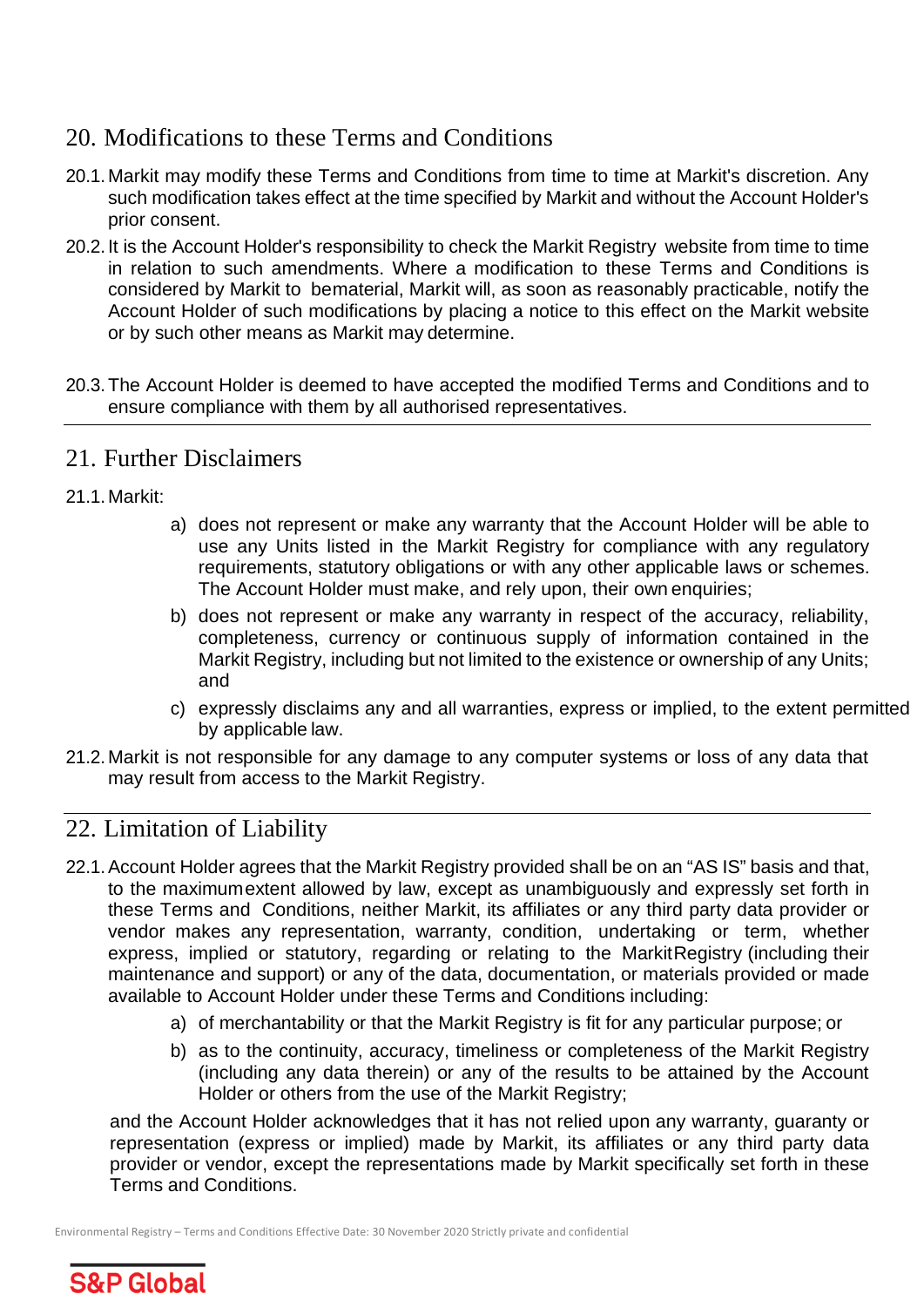- 22.2.Markit shall not be liable to the Account Holder or any third party, whether in contract (including under any indemnity), in tort (including negligence), under a warranty (express or implied), under statute or otherwise, in respect of any loss or damage suffered by Account Holder or any third party arising in respect of, or in connection with (i) any inaccuracy, error or omission, regardless of cause, in the Markit Registry (including any data contained in the Markit Registry); or (ii) any advice, opinion, recommendation, guidance, forecast, judgment, publication, conclusion or any course of action (or inaction) of Account Holder or third party, made ortaken in reliance of, or based on, the use the Markit Registry (including any data contained therein); or (iii) the matters set out below:
	- a) any use of the Markit Registry by the Account Holder, the Account Holder's authorised representative ora third party;
	- b) the Account Holder relying upon any advice, report or information provided by Markit or contained in theMarkit Registry or RFI Platform;
	- c) any claim by any third party against any act or omission of the Account Holder;
	- d) any imperfection, invalidity or defect of any kind with respect to any Unit and/or PIU, including in relation to the legal title of Units and/or PIUs or any claims related to the use or characteristics of Units and/or PIUs;
	- e) the Account Holder entering into any contracts, agreements or arrangements with third parties inreliance on representations made by Markit;
	- f) any third party who gains authorised or unauthorised access to or otherwise makes use of the MarkitRegistry through the Account Holder's username and password;
	- g) any changes in market conditions;
	- h) any technical problems with Markit's computer hardware or software; or
	- i) any breach by the Account Holder or Markit of any part of these Terms and Conditions.
- 22.3.Markit shall not be liable to the Account Holder or any third party under any circumstances arising from contract (including under any indemnity), in tort (including negligence), under any warranty (express or implied)

under statute or otherwise in each case for any indirect, incidental, exemplary, special or consequential punitive losses or damages arising under these Terms and Conditions, including loss of profits, regardless of whether such damages could have been foreseen or prevented.

22.4.Nothing in these Terms and Conditions will or purport to exclude or limit any liability of either party (or their affiliates) for death or personal injury resulting from negligence, or for fraud.

#### <span id="page-21-0"></span>23. Indemnity

- 23.1.To the extent permissible by law, the Account Holder indemnifies Markit and Markit's employees, agents and representatives from and against all proceedings, actions, claims, demands, losses (including any decrease in the value of the Units and/or PIUs, whether or not realised), liabilities, damages, costs and expenses which may be made or brought against or suffered or incurred by Markit and Markit's employees, agents or representatives, and arising directly or indirectly out of or in connection with these Terms and Conditions, including without limitation:
	- a) any inaccuracy of a representation or breach of a warranty made by the Account

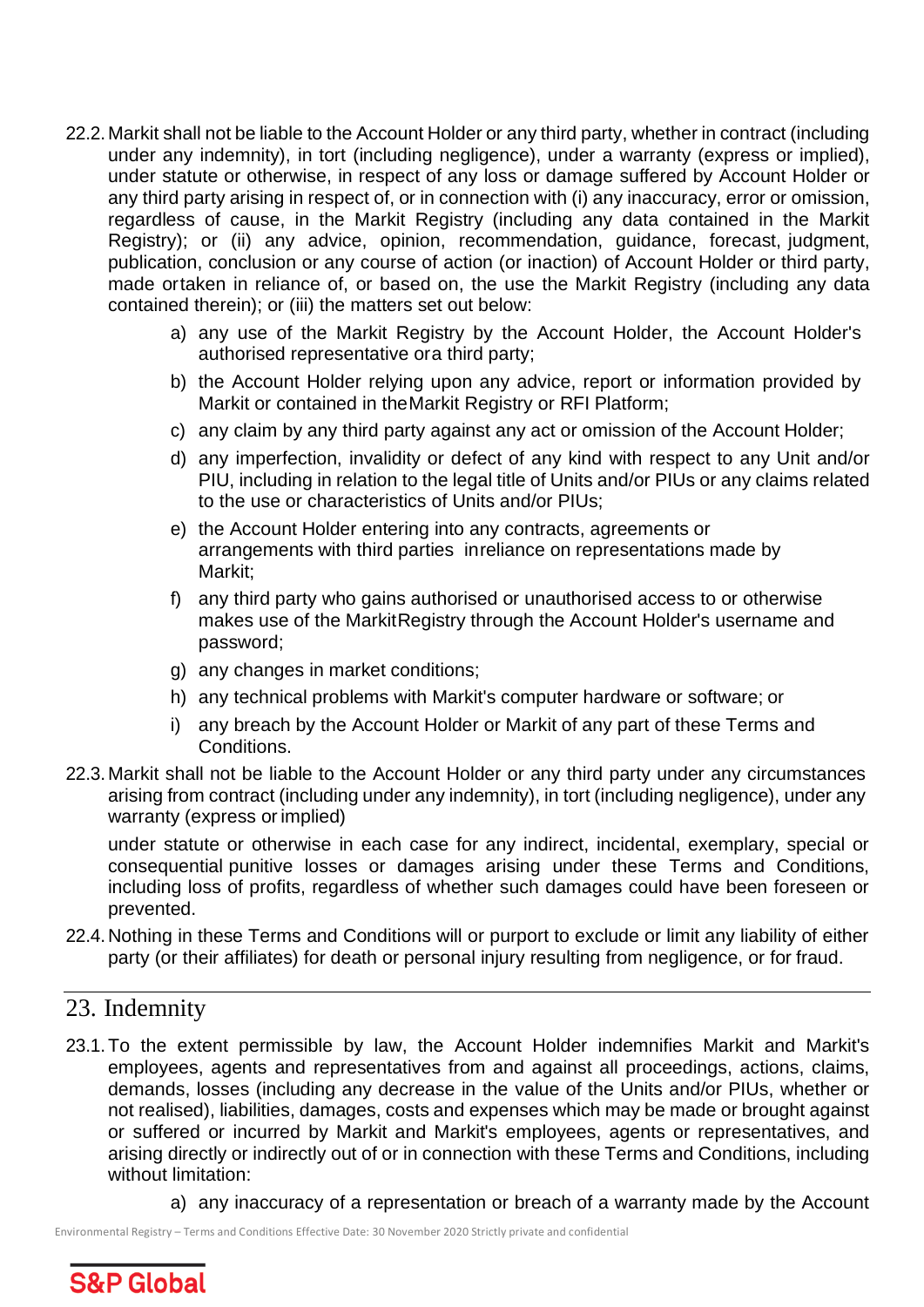Holder or the Account Holder's authorised representatives;

- b) any claim by any third party as a result of fraud or an absence of legal title to the Units and/or PIUs;
- c) any claim by any Account Holder or third party regarding the use, dealing with or retirement of a Unitand/or PIU;
- d) any information provided by the Account Holder or the Account Holder's authorised representatives toMarkit;
- e) any use by Markit or any third party of any information supplied by the Account Holder or the AccountHolder's authorised representatives;
- f) any third party who gains authorised or unauthorised access to or otherwise makes use of the MarkitRegistry through the Account Holder's username and password; and
- g) any breach by the Account Holder or the Account Holder's authorised representatives of these Termsand Conditions.
- 23.2.The indemnities in these Terms and Conditions are:
	- a) continuing obligations of the parties, separate and independent from their other obligations and survivethe termination of these Terms and Conditions; and
	- b) absolute and unconditional and unaffected by anything that might have the effect of prejudicing,releasing, discharging or affecting in any other way the liability of the party giving the indemnity.
- 23.3.It is not necessary for a party to incur expense or make payment before enforcing a right of indemnity underthese Terms and Conditions.

# <span id="page-22-0"></span>24. Privacy and Account Holder Information

- 24.1.The Account Holder acknowledges that, pursuant to these Terms and Conditions, Markit may receiveinformation from Account Holder about some or all of Account Holder's Designated Users or other individuals. This information may include personal data such as names, company names, titles, work contact information, personal contact information, dates of birth, passport images and payment information ("Personal Data"). The Account Holder acknowledges that Markit may be required by law or its own internal policies to conduct background checks on the Account Holder and as part of this, Markit may require the Account Holder to provide additional personal and/or organisation information.
- 24.2.The Account Holder agrees to use its best endeavors to supply such information and assist Markit in carrying out any such checks.
- 24.3.The Account Holder will review any communication issued by Markit in connection with the Markit Registry andwill immediately notify Markit in writing if any information contained in the communication is inaccurate or incorrect.
- 24.4.All information stored in the Markit Registry is on secure servers and will be encrypted wherever possible.
- 24.5.Markit will handle all Personal Data in accordance with Markit's Privacy and Cookie Policy which can be found at **[https://www.ihsmarkit.com](https://www.ihsmarkit.com./)**. In order to provide the Markit Registry, Markit may:
	- a) Use, collect, store, disclose and process the Personal Data; and
	- b) Transfer the Personal Data inside of, and outside of, the European Economic Area.

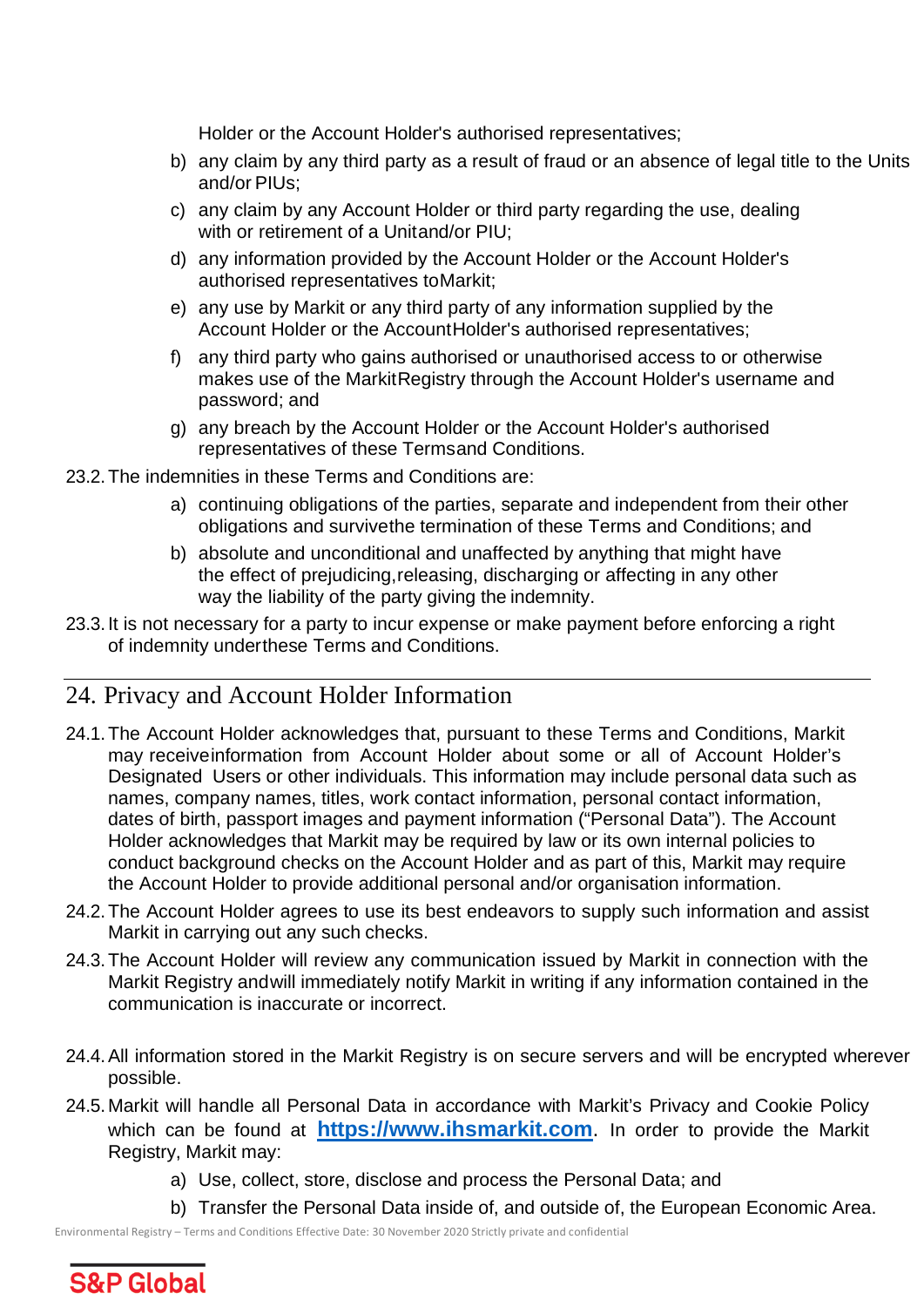The Account Holder represents that its Designated Users, and those individuals for which they provide Personal data to Markit, have consented to the processing and transfer of their Personal Data as set out in this clause.

# <span id="page-23-0"></span>25. Intellectual Property

- 25.1.Each party acknowledges and agrees that, except for the rights expressly provided for in these Terms and Conditions and any rights otherwise agreed upon between the parties, neither party shall acquire any rights, title or interest in or to any pre-existing Intellectual Property Rights of the other party including without limitationany tools and any methodologies used by the parties in the performance of these Terms and Conditions.
- 25.2.Other than with Markit's written permission, reproduction of part or all of the contents in any form of the Markit Registry is prohibited other than for individual use only and may not be copied and shared with a third party. The permission to copy by an individual does not allow for incorporation of material or any part of it in any workor publication, whether in hard copy, electronic, or any other form.
- 25.3.Unless otherwise noted, all materials in the Markit Registry are protected as the Intellectual Property Rights owned by Markit or by other parties that have licensed their material to Markit.
- 25.4.Markit reserves the right to utilise, manipulate and publish anonymised and or aggregated data and/or data or products from the Markit Registry in any form and for any purpose, and for any fee, that Markit determines inits sole discretion. For the avoidance of doubt, the Intellectual Property Rights of the foregoing derived, anonymised and or aggregated data shall be owned by Markit.
- 25.5.Except as expressly permitted, Account Holder shall not use Markit's trademarks, trade names or service marks in any manner, without the prior written consent of Markit. Account Holder shall not refer to Markit, the Markit Registry in its public relations, press releases, marketing or sales efforts without the prior written consent of Markit.

#### <span id="page-23-1"></span>26. Dispute Resolution

- 26.1.Either party may commence negotiations to resolve any Dispute arising in connection with these Terms and Conditions (including any question regarding their existence, validity or termination) by giving the other party written notice of any Dispute not resolved in the normal course of business (the Dispute Notice).
- 26.2.The parties will attempt in good faith to resolve any Dispute promptly by negotiation between executives authorised to resolve such Disputes.
- 26.3.Nothing in this clause will prevent either party from having recourse to a court of competent jurisdiction.

# <span id="page-23-2"></span>27. Force Majeure

- 27.1.A party will not be liable for any failure or delay in the performance of its obligations under these Terms andConditions if that failure or delay is due to a Force Majeure.
- 27.2.Any party who is, by reason of Force Majeure, unable to perform any obligation or condition under theseTerms and Conditions must notify the other party in writing as soon as possible specifying:

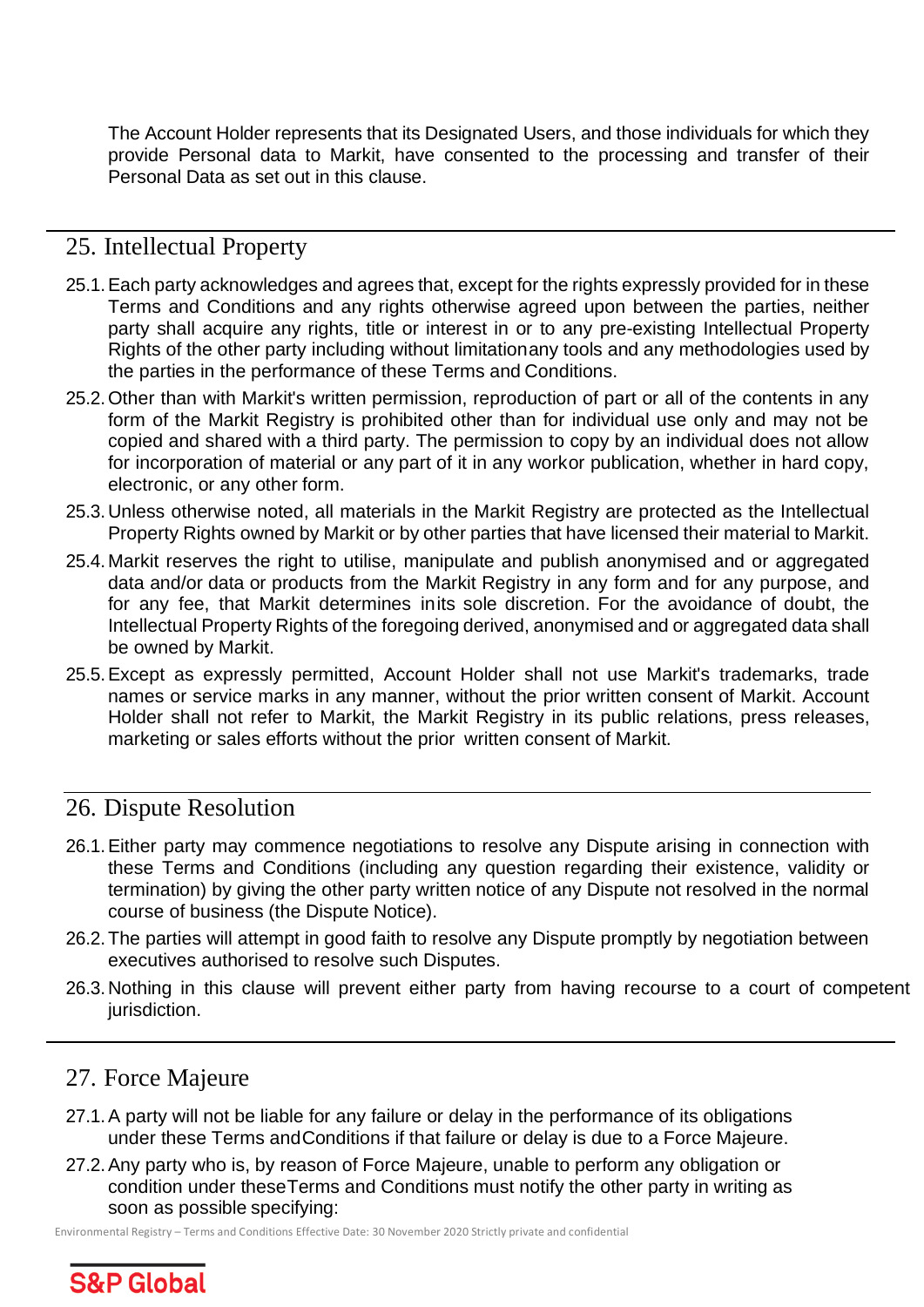- a) the cause and extent of such non-performance;
- b) the date of commencement of non-performance; and
- c) the means proposed to be adopted to remedy or abate the Force Majeure.
- 27.3.A party who is, by reason of Force Majeure, unable to perform any obligation or condition under these Termsand Conditions must:
	- a) use all commercially reasonable endeavors to remedy the Force Majeure as quickly as possible;
	- b) resume performance as quickly as possible after cessation of the Force Majeure; and
	- c) notify the other party in writing when the Force Majeure has terminated.

#### <span id="page-24-0"></span>28. Termination

- 28.1.Either party may terminate these Terms and Conditions:
	- a) at any time by giving 30 calendar days' notice to the other party; or
	- b) in the event of a breach by either party of any of these Terms and Conditions and (where the breach is capable of being remedied) that breach has not been remedied within 30 calendar days after its receipt of written notice thereof.
- 28.2.Notwithstanding, in the event of a breach of these Terms and Conditions, Markit may terminate these Terms and Conditions immediately. For the avoidance of doubt, the power to terminate these Terms and Conditionsin clause 9.5 can be exercised immediately.
- 28.3.If these Terms and Conditions are terminated, any provision which contemplates performance or observance subsequent to any termination or expiration of these Terms and Conditions will survive any termination or expiration of these Terms and Conditions and continue in full force and effect, including, but not limited to the following provisions shall survive termination: clause 7 (Recording the Transfer of Units), clause 8 (Retirement of Units), clause 14 (Closing an Account and Termination of these Terms and Conditions), clause 15 (Confidentiality), clause 19 (Fees and Charges), clause 22 (Limitation of Liability), clause 23 (Indemnity), clause 25 (Intellectual Property), and clause 269 (General).

#### 29. General

#### <span id="page-24-1"></span>**Notices**

29.1. Any notice required to be provided to Markit under these Terms and Conditions must be sent by first class post, pre-paid recorded or certified delivery or reputable courier service to the Markit address: Markit Group Limited, 4th Floor Ropemaker Place, 25 Ropemaker Street, London EC2Y 9LY, United Kingdom,Attention: Markit Legal Department and with a copy to the following email address: **mk[-environmentalregistry@ihsmarkit.com](mailto:environmentalregistry@ihsmarkit.com)** or as may be notified by Markit from time to time. The copy of the email notice from the Account Holder to the specified Markit address is taken to be received at the time the confirmation email from Markit to the Account Holder, acknowledging receipt of the notice, is received.

29.2.Any notice required to be provided by Markit to the Account Holder may be sent to one of the e-mail addressesprovided by the Account Holder's or its authorised representative.

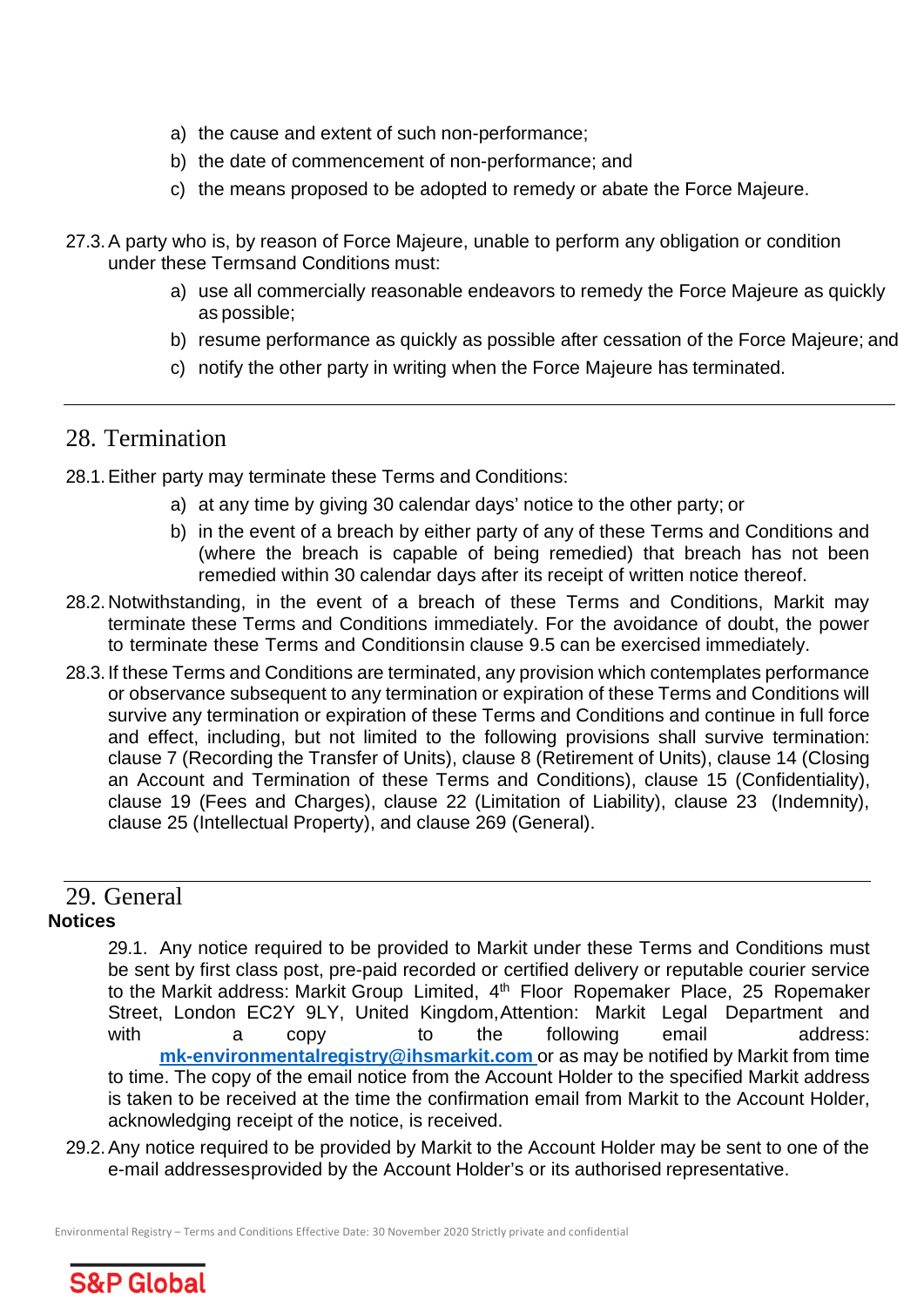#### **Invalid or Unenforceable Provisions**

29.3.If any provision or part of a provision of these Terms and Conditions is found by a court, arbitrator or other authority of competent jurisdiction to be void or unenforceable, that provision or part of a provision is to be deemed deleted from these Terms and Conditions and the remaining provisions will continue in full force andeffect.

#### **Rights Cumulative**

29.4.The rights, remedies and powers of the parties under these Terms and Conditions are cumulative and do notexclude any other rights, remedies or powers.

#### **Assignment**

- 29.5.The Account Holder may not attempt to assign or novate its rights or obligations under these Terms andConditions without the written consent of Markit, such consent not to be unreasonably withheld.
- 29.6.Markit may assign or novate its rights or obligations under these Terms and Conditions to:
	- a. a related company of Markit; or
	- b. any other entity that may acquire Markit or the Markit Registry business and/or the assets of Markit orthe Markit Registry Business;

at any time without the written consent of the Account Holder. Where Markit exercises its rights under this clause 29.6, these Terms and Conditions will continue between Account Holder and the entity to whom Markit has assigned or novated its rights, in accordance with these Terms and Conditions contained herein.

#### **Third Parties**

29.7.No third party shall have any right under the Contracts (Rights of Third Parties) Act 1999, or equivalentlegislation or law in any relevant jurisdiction, to enforce any terms of these Terms and Conditions.

#### **Relationship Between the Parties**

29.8.Nothing in these Terms and Conditions will be taken to create a relationship between the parties of agency,joint venture, fiduciary relationship, partnership or other joint undertaking.

#### **Severance**

29.9.If any provision in or any part of these Terms and Conditions shall be found to be illegal or unenforceableunder any enactment or rule of law then that provision or part shall to that extent be deemed not to form part ofthese Terms and Conditions and the remaining provisions shall continue in full force and effect.

#### **Entire Agreement**

29.10. These Terms and Conditions constitute the entire agreement between the parties with respect to its subject matter and (to the extent permissible by law) supersedes all prior representations, writings, negotiations or understandings with respect to that subject matter. All terms, conditions and warranties not stated expressly in these Terms and Conditions, and which would in the absence of this provision be implied into these Terms andConditions by statute, common law, equity, trade, custom or usage or otherwise, are excluded to the maximumextent permitted by law.

#### **Waiver**

29.11. No failure to exercise nor any delay in exercising any right, power or remedy by a party operates as a waiver.A single or partial exercise of any right, power or remedy does

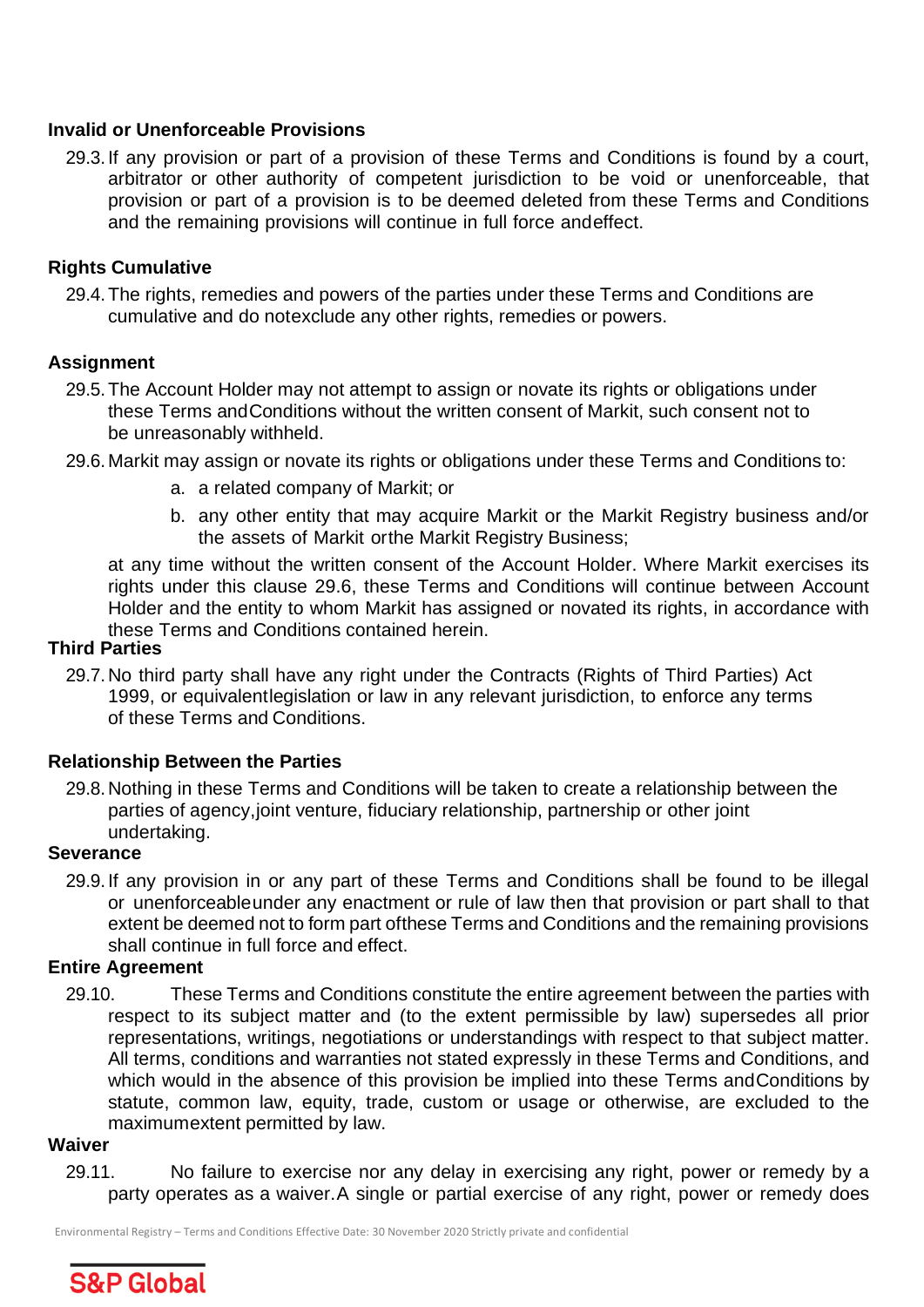not preclude any other or further exercise ofthat or any other right, power or remedy. A waiver is not valid or binding on the party granting that waiver unless made in writing

#### **Governing Law**

29.12. These Terms and Conditions are governed by the laws of England and Wales. Each party submits to the exclusive jurisdiction of the courts residing in England Wales for the purposes of determining any dispute arising out of these Terms and Conditions or the transactions contemplated by it.

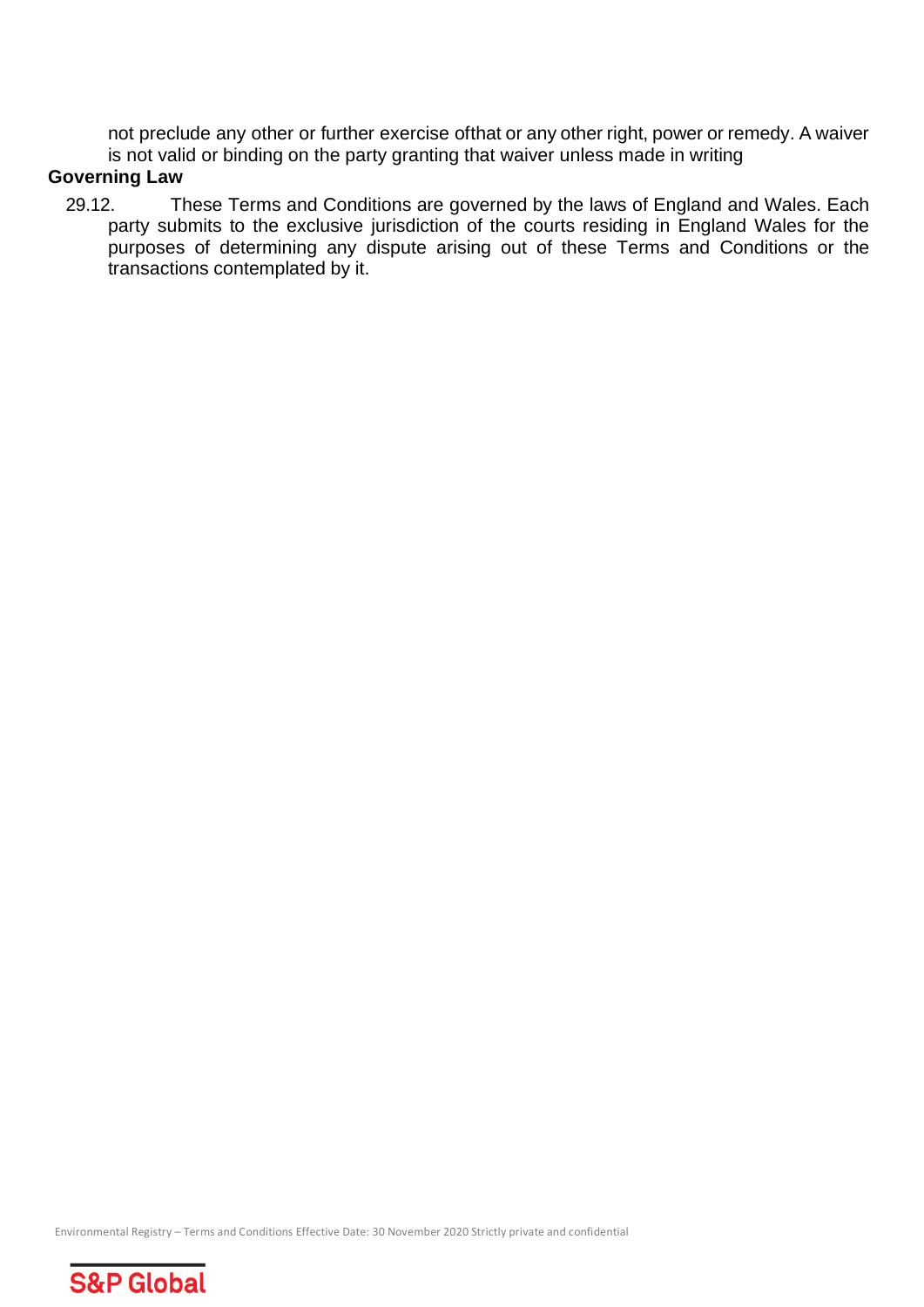# <span id="page-27-0"></span>30. Markit Environmental Registry Account Guidelines

These Markit Environmental Registry Account Guidelines are to be read with and form part of the Markit Environmental Registry Terms & Conditions. Markit reserves the right to update these Guidelines at any time and such updates will become effective immediately.

References to 'credits' means Units as defined in the Markit Environmental Registry Terms & Conditions.

#### Account Categories

Please also see section 2 below regarding individual clients and sub-accounts.

| <b>Account Name</b>                                     | <b>Definition</b>                                                                                                                                                                                                                                                                                                                                                                                                                                                                                                                                                                                                                                                                            | <b>Permitted Registry Functions</b>                                                                                                                                                                                                                                                                                                                                           |
|---------------------------------------------------------|----------------------------------------------------------------------------------------------------------------------------------------------------------------------------------------------------------------------------------------------------------------------------------------------------------------------------------------------------------------------------------------------------------------------------------------------------------------------------------------------------------------------------------------------------------------------------------------------------------------------------------------------------------------------------------------------|-------------------------------------------------------------------------------------------------------------------------------------------------------------------------------------------------------------------------------------------------------------------------------------------------------------------------------------------------------------------------------|
| <b>Issuer Account</b>                                   | Issuer Account can only be held by an<br>entity to which credits are issued based<br>on its status, whichmust be one of the<br>following categories:<br>It must be the project proponent<br>(as defined by the Standard under<br>which the project is intended to be<br>registered or as otherwise defined<br>by Markit) of the project,<br>It must hold a valid proof of<br>right for aproject, or<br>It must be an Authorised<br>Representative that has a<br>communications agreement with<br>the project proponent(s)<br>contractually allowing it to act on<br>behalf of the project proponent(s)<br><i>i.e.project developer, or when</i><br>there are multiple project<br>proponents. | Account Holder may only:<br>Register projects<br>list PIUs for its projects<br>and transfer them to<br><b>Corporate EndUser</b><br><b>Accounts or Registered</b><br>Entity Accounts (only)<br>issue credits from its<br>$\blacksquare$<br>projects and transfer or<br>retire these credits in its<br>account or in approved sub<br>accounts for its institutional<br>clients. |
| <b>Non-Profit</b><br>Organisati<br>on<br><b>Account</b> | Non-Profit Organisation Account can<br>only be heldby:<br>an organisation registered as a<br>charity orotherwise as a tax-<br>exempt non-profit organisation in<br>accordance with the laws and<br>regulations governing the<br>registration of such organisations<br>in the country in which the<br>organisation is incorporated or<br>has its registered office; or<br>any other organisation that is not<br>part of government and is not a<br>conventional for-profit business,<br>whether or not organised or<br>registered as a charity<br>Such Account Holder must also fall                                                                                                          | Account Holder may only:<br>Register projects<br>list PIUs for its projects<br>$\Box$<br>and transfer them to<br><b>Corporate EndUser</b><br><b>Accounts or Registered</b><br>Entity Accounts (only)<br>issue credits from its<br>projects, and transfer or<br>retire these credits in its<br>account or in approved<br>sub accounts for its<br>institutional clients.        |

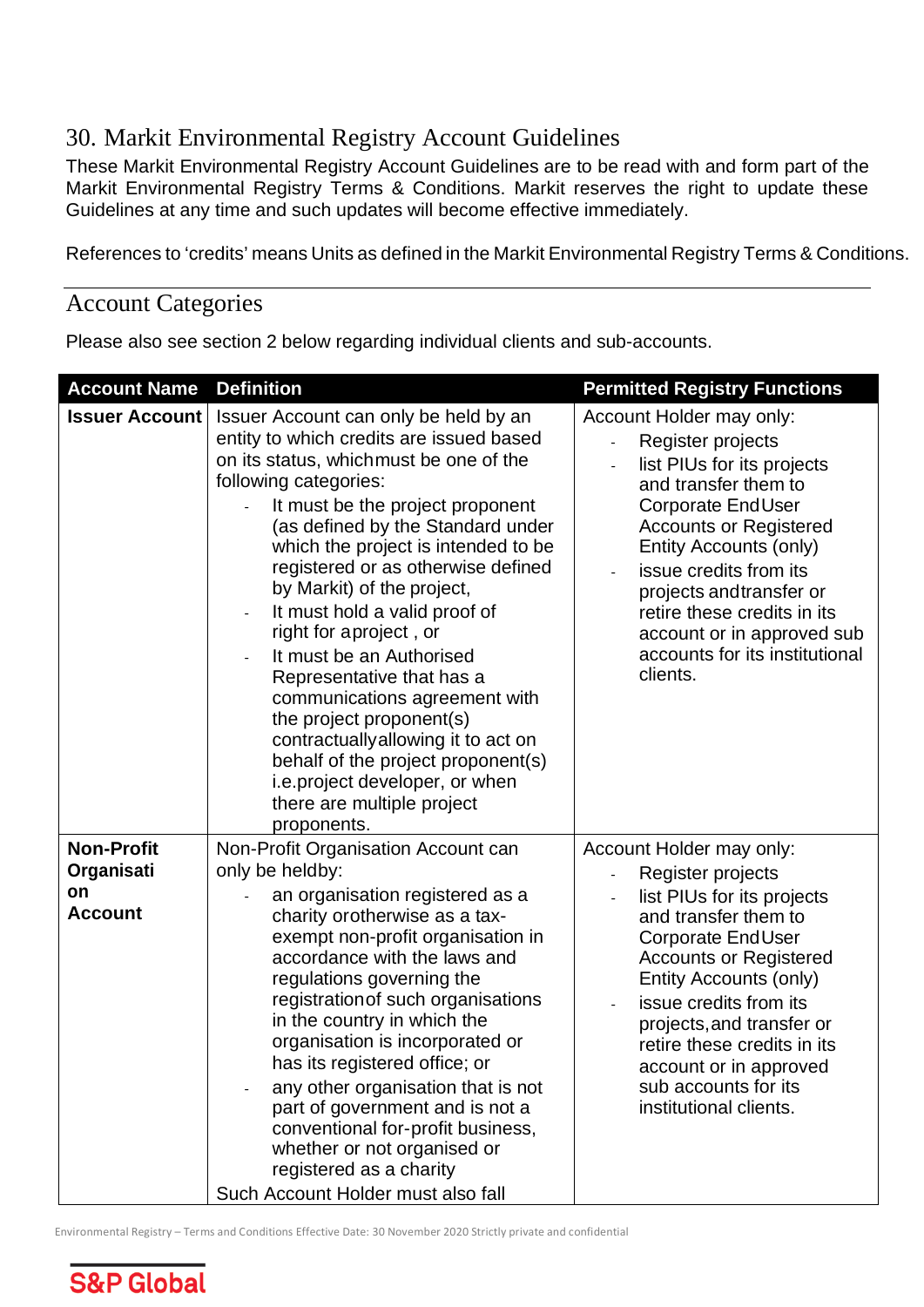|                                               | within one ofthe Issuer Account<br>categories outlined above.                                                                                                                                                                                                                                          |                                                                                                                                                                                                                                                                                                                                           |
|-----------------------------------------------|--------------------------------------------------------------------------------------------------------------------------------------------------------------------------------------------------------------------------------------------------------------------------------------------------------|-------------------------------------------------------------------------------------------------------------------------------------------------------------------------------------------------------------------------------------------------------------------------------------------------------------------------------------------|
| Corporate<br><b>EndUser</b><br><b>Account</b> | Corporate End User Account can only be<br>held by acompany that purchases<br>environmental assets to do one of the<br>following:<br>offset its own environmental<br>footprint (orretire credits for other<br>sustainability reasons); or<br>meet compliance obligations<br>(dependingon the Standard). | Account Holder may only:<br>Receive PIUs into its<br>account (onward transfer<br>not permitted-must be<br>held until the PIUs<br>convert to credits)<br>Receive credits into its<br>account<br>Transfer credits into sub-<br>account(s) for its wholly-<br>ownedsubsidiaries<br>Retire credits in its<br>account or such sub-<br>accounts |

| <b>Account Name</b>                        | <b>Definition</b>                                                                                                                                                                                                                                                                                                                                                                                                                                                                                                                                                                                                                                                                                                             | <b>Permitted Registry Functions</b>                                                                                                                                                                                                                                                                                                                                                                                                                                                                                                                      |
|--------------------------------------------|-------------------------------------------------------------------------------------------------------------------------------------------------------------------------------------------------------------------------------------------------------------------------------------------------------------------------------------------------------------------------------------------------------------------------------------------------------------------------------------------------------------------------------------------------------------------------------------------------------------------------------------------------------------------------------------------------------------------------------|----------------------------------------------------------------------------------------------------------------------------------------------------------------------------------------------------------------------------------------------------------------------------------------------------------------------------------------------------------------------------------------------------------------------------------------------------------------------------------------------------------------------------------------------------------|
| <b>Registered</b><br><b>Entity Account</b> | Registered Entity Account can only be held<br>by:<br>an entity that purchases and sells<br>credits either for proprietary<br>reasons or on behalf of third party<br>institutional clients or is market<br>neutral and represents buyers and<br>sellers in the purchase and/or sale<br>of credits; AND<br>can furnish Markit with sufficient<br>proof of registration with the<br>regulatory body responsible for<br>regulating Banks, Traders/Broker-<br>Dealers/Brokers in the jurisdiction<br>in which the Account Holder is<br>conducting business.<br>This class of Account Holder must notify<br>Markit immediately if the Account Holder<br>de-registers, orhas its registration<br>cancelled or is otherwise no longer | Account Holder may only:<br>Receive PIUs into its<br>account orin approved sub<br>accounts for itsclients (and<br>then it must hold them<br>until the PIUs convert to<br>credits). PIUs cannot be<br>retired or be used to<br>support the sale offorward<br>retirements to clients.<br>Receive credits into its<br>accountor in approved sub<br>accounts for its clients<br>Transfer credits to other<br><b>AccountHolders</b><br>Retire credits in its<br>account Clients of Registered<br>Entity Account Holders can only<br>be institutional clients. |

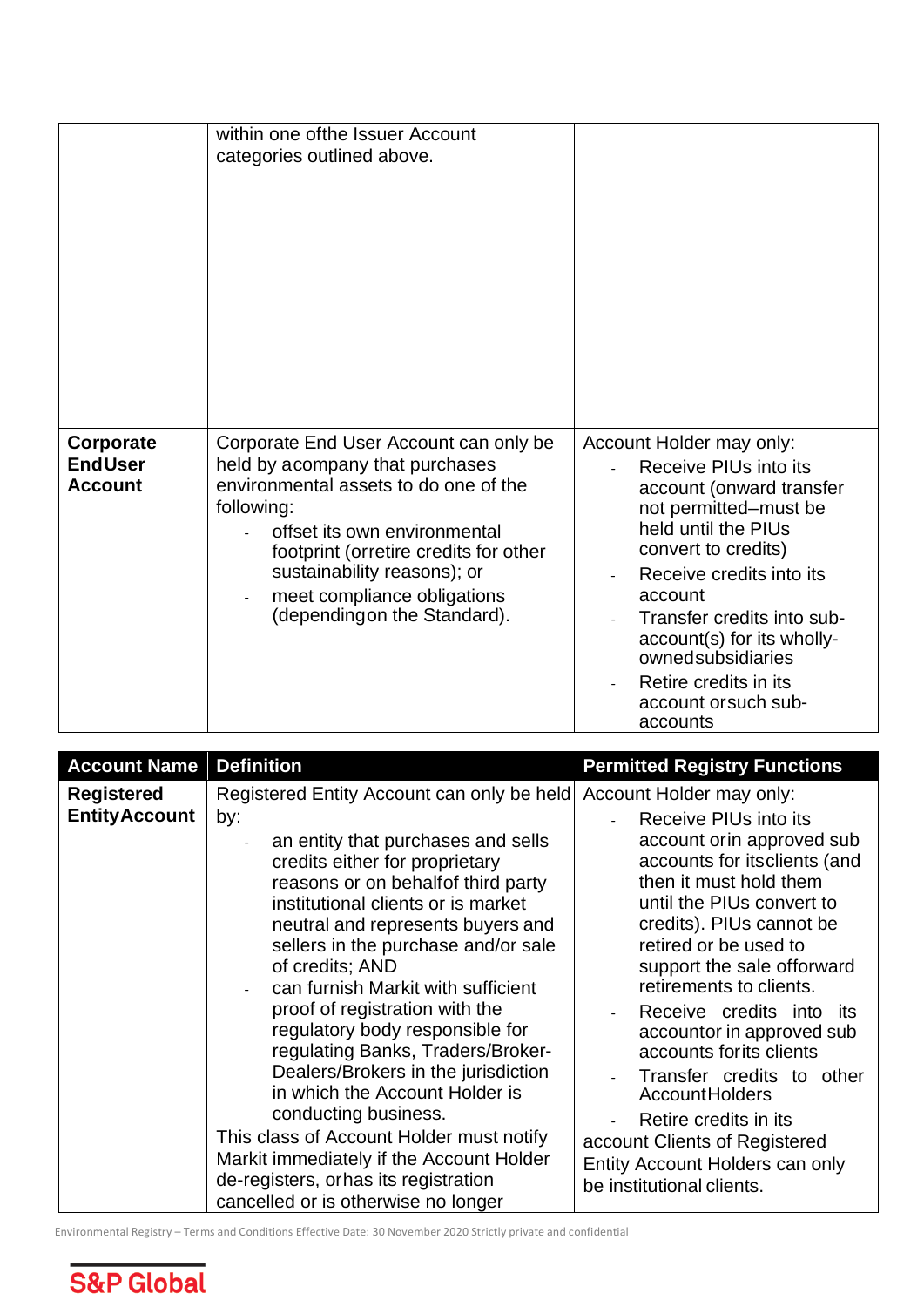|                                               | registered with the regulatory body<br>responsible for regulating Banks,<br>Traders/Broker-Dealers/Brokers in the<br>jurisdiction in which the Account Holder<br>is conducting business.                                                                                                                                                                                                     |                                                                                                                                                                                                                                                                                                                                                                                                              |
|-----------------------------------------------|----------------------------------------------------------------------------------------------------------------------------------------------------------------------------------------------------------------------------------------------------------------------------------------------------------------------------------------------------------------------------------------------|--------------------------------------------------------------------------------------------------------------------------------------------------------------------------------------------------------------------------------------------------------------------------------------------------------------------------------------------------------------------------------------------------------------|
| <b>Retail</b><br>Aggregator<br><b>Account</b> | Retail Aggregator Account can only be<br>held by a company whose business<br>model is to buy credits and then retire<br>credits in its account on behalf of its<br>clients.<br><b>Retail Aggregator Account Holders</b><br>cannot receive PIUs into its account.<br>A separate agreement will be set up with<br>this type of Account Holder which will<br>identify its permitted activities. | Account Holder may only:<br>Receive credits into its<br>account<br>Retire credits in its<br>account on behalf of its<br>clients<br>Markit may impose<br>requirements uponthe Account<br>Holder from time to time<br>including without limitation:<br><b>Retirement of credits</b><br>received within a<br>specified time frame of<br>receipt<br>limit on amount of credits<br>held inaccount at one<br>time. |
| Verifier/Valida<br><b>torAccount</b>          | Verifier/Validator Account can only be<br>held by a company who is approved as a<br>Verifier/Validator for the Standard in which<br>it is accredited to provideservices.                                                                                                                                                                                                                     | Account Holder may only upload<br>documents and review and verify<br>projectdata and documents as<br>approved by the Credit Issuer or<br>as required by the relevant<br>standard.                                                                                                                                                                                                                            |

#### **Rules regarding individuals and sub-accounts**

#### **Accounts and holdings for individuals**

Accounts in the name of individuals are not permitted on the Markit registry. Account Holders cannot hold credits on behalf of individuals in any type of account, whether Master or Sub-account.

#### **Sub-Account Set up and usage**

Sub-accounts may be opened in the name of legal entities that are wholly-owned subsidiaries of

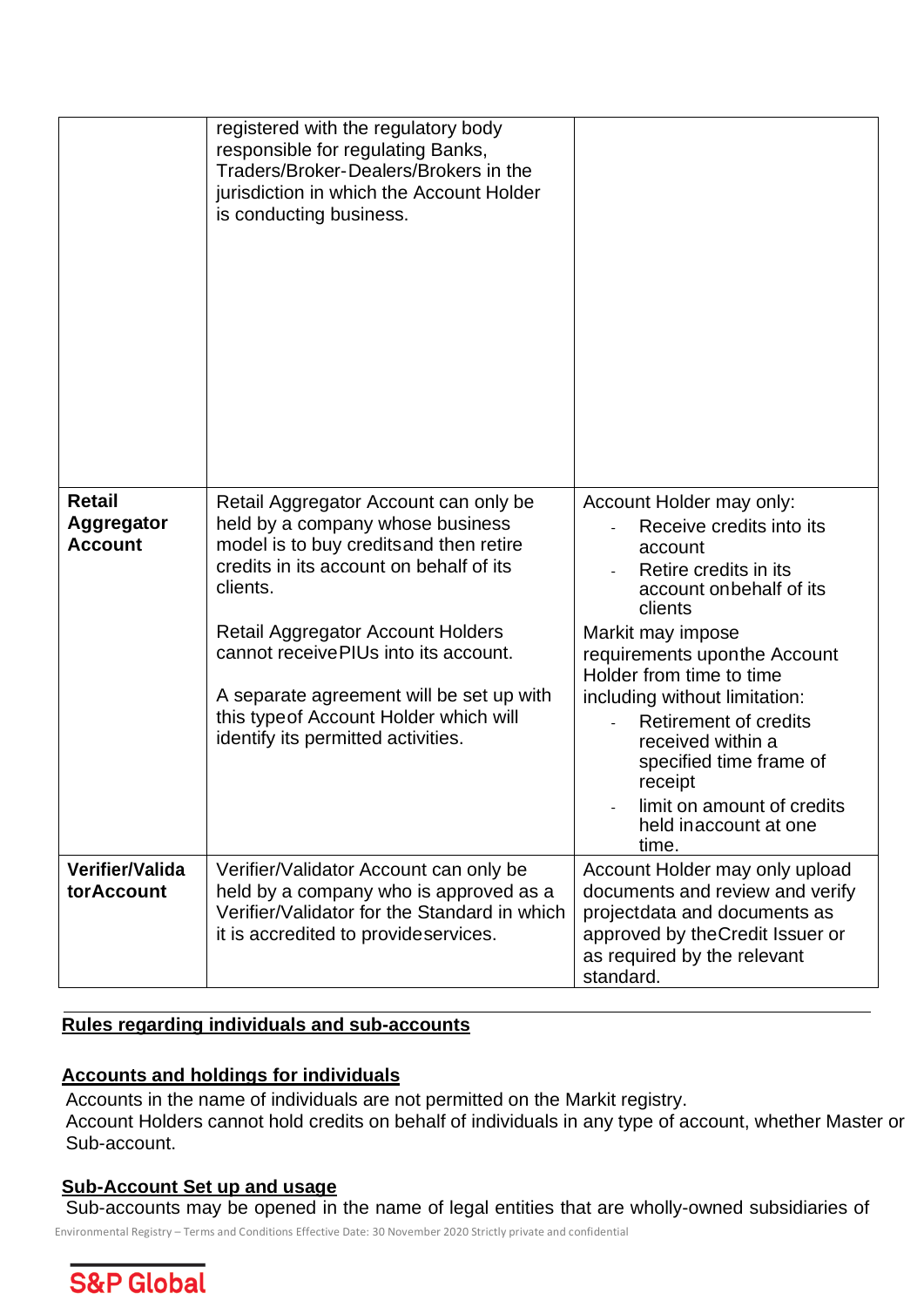<span id="page-30-0"></span>the Account Holder, or institutional clients on whose behalf the Account Holder has documented contractual authority to act. Prior to any such sub-accounts being opened or the Account Holder commencing any activity on behalf of a third party, the Account Holder must supply all documentation required by Markit and the request must be approved by Markit.

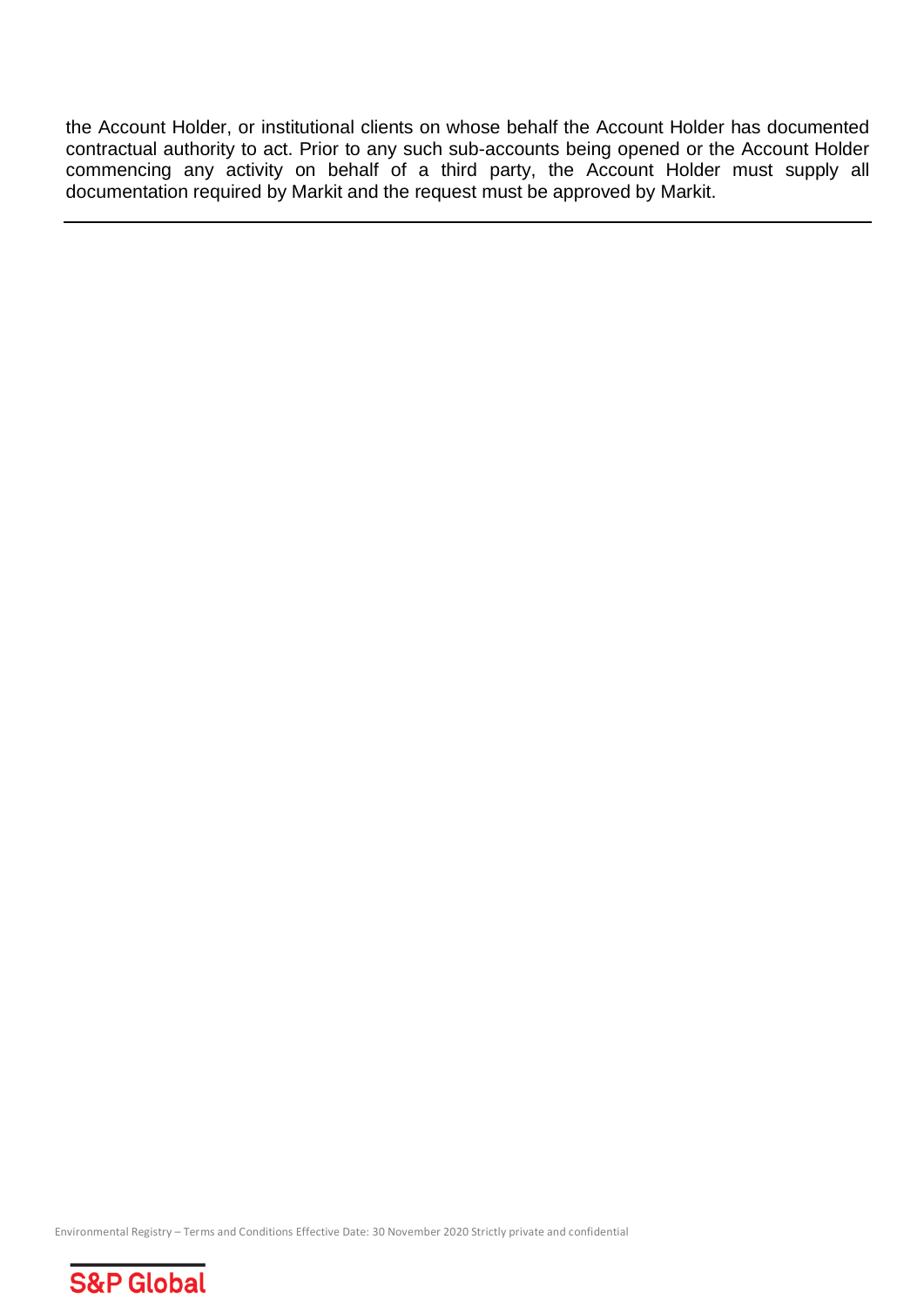# 31. Markit Environmental Registry Account Guidelines (UK Woodland Carbon Code and UK Peatland Carbon Code)

These Markit Environmental Registry Account Guidelines ("**Account Guidelines**") are to be read with and form part ofthe Markit Environmental Registry Terms & Conditions. Markit reserves the right to update these Account Guidelines at any time and such updates will become effective immediately. The Account Holder agrees these Account Guidelines are subject to the terms and conditions of the Terms and Conditions, all of which shall be incorporated by reference into these Account Guidelines. Accordingly, the terms of the Terms and Conditions shall apply to the Markit Registry provided hereunder and to the extent that any term or condition of this Account Guideline conflicts with a termor condition of the Terms and Conditions, the term or condition of these Account Guidelines shall prevail.

References to 'credits' means Woodland Carbon Units or Peatland Carbon Units as defined in the Markit Environmental Registry Terms & Conditions.

#### **Account Categories**

Please also see section 2 below regarding individual clients and sub-accounts.

| <b>Account Name</b>                                                     | <b>Definition</b>                                                                                                                   | <b>Permitted Registry Functions</b>                                                                                        |
|-------------------------------------------------------------------------|-------------------------------------------------------------------------------------------------------------------------------------|----------------------------------------------------------------------------------------------------------------------------|
| <b>Issuer Account (Also known</b><br>as a Project Developer<br>account) | Issuer Account can only be held<br>by an entity to which PIUs or<br>credits (which we call Woodland<br>Carbon Units/Peatland Carbon | Account Holder may only:<br>Register projects                                                                              |
|                                                                         | Code) are issued based on its<br>status, which must be one of the<br>following categories:                                          | list PIUs for its projects<br>and assign for its clients or<br>transfer them to Corporate<br>End UserAccounts, Retail      |
|                                                                         | - It must be the project<br>proponent (as defined by<br>the<br>Standard<br>under<br>which the project<br>is                         | Aggregator Accounts or<br>Registered<br>Entity<br><b>Accounts</b>                                                          |
|                                                                         | intended to be registered<br>or as otherwise defined<br>by Markit) of the project,                                                  | issue credits (by which we mean<br>Woodland<br>Carbon<br>Units/Peatland Carbon Units)<br>from its projects and transfer or |
|                                                                         | It must hold a valid proof<br>ofright for a project, or<br>Authorised<br>be                                                         | retire these credits in its account.                                                                                       |
|                                                                         | <u>It</u><br>must<br>an<br>Representative<br>that<br>has<br>- a<br>communications agreement with<br>the<br>project<br>proponent(s)  |                                                                                                                            |
|                                                                         | contractually allowing it to act on<br>behalf<br>0f<br>the<br>project<br>proponent(s)<br>i.e.<br>project                            |                                                                                                                            |
|                                                                         | developer, or when there are<br>multiple project proponents.                                                                        |                                                                                                                            |

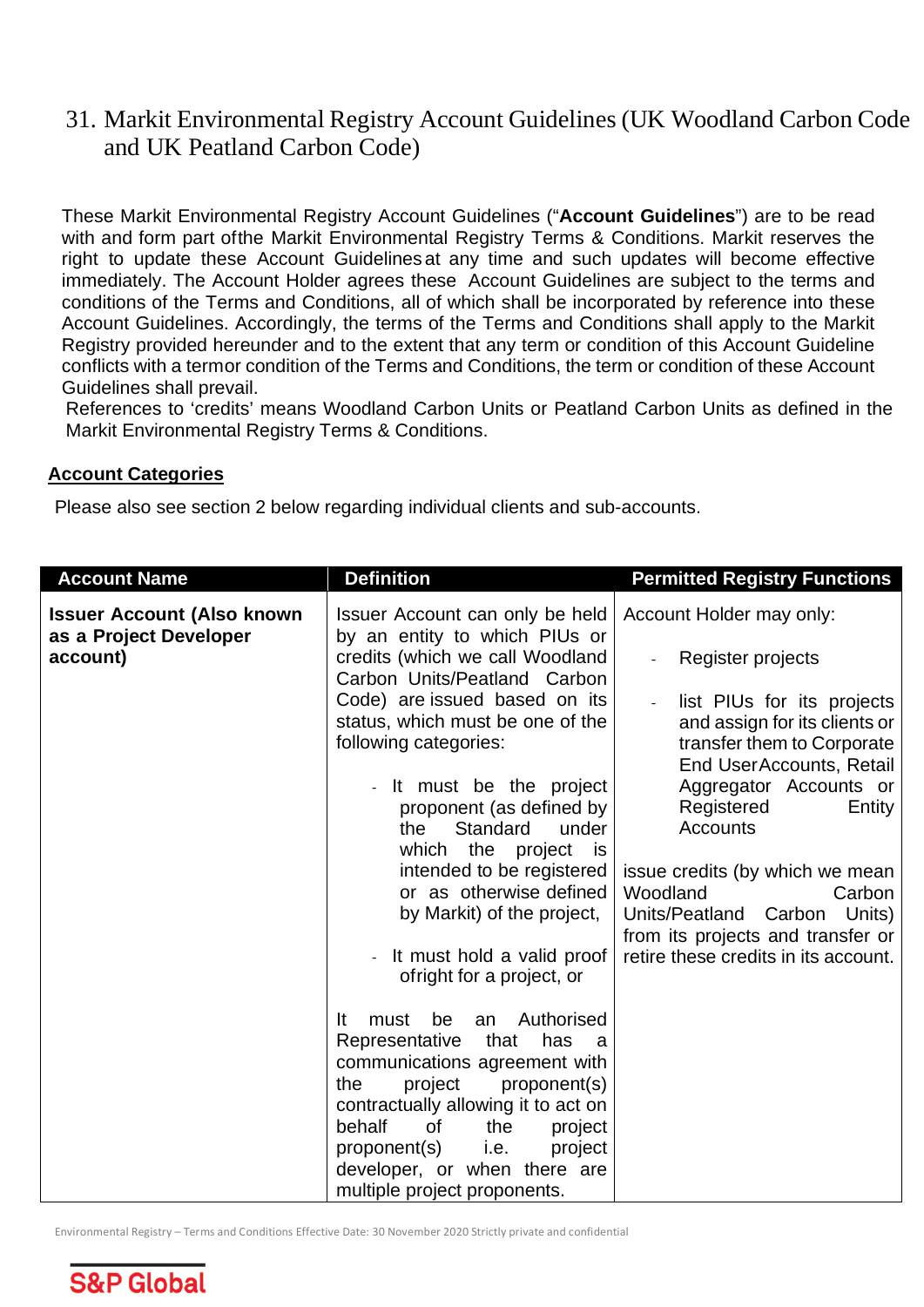| <b>Account Name</b>               | <b>Definition</b>                                                                                                                                                                                                                                                                                                                                                                                      | <b>Permitted Registry Functions</b>                                                                                                                                                                                                                                                                                                                                                                                                                                                                                                                                                                                                                                                                                                                     |
|-----------------------------------|--------------------------------------------------------------------------------------------------------------------------------------------------------------------------------------------------------------------------------------------------------------------------------------------------------------------------------------------------------------------------------------------------------|---------------------------------------------------------------------------------------------------------------------------------------------------------------------------------------------------------------------------------------------------------------------------------------------------------------------------------------------------------------------------------------------------------------------------------------------------------------------------------------------------------------------------------------------------------------------------------------------------------------------------------------------------------------------------------------------------------------------------------------------------------|
| <b>Corporate End User Account</b> | Corporate End User Account is<br>definedas a public, an NGO or a<br>charitable organization, private<br>limited company, or LTD, that<br>can hold credits to do one of the<br>following:<br>offset its own<br>environmental footprint<br>by retiring credits (by<br>which we mean<br><b>Woodland Carbon</b><br><b>Units/Peatland Carbon</b><br>Units)<br>meet compliance<br>obligations (ifapplicable) | Account Holder may only:<br>- Receive PIUs into its<br>account (onward<br>transfer not permitted-<br>must be held untilthe<br>PIUs convert to credits)<br>PIUs cannot be retired or<br>be used to offset<br>emissions until<br>converted to Woodland<br><b>Carbon Units/ Peatland</b><br><b>Carbon Units</b><br>Can only make<br>statements about PIUs<br>in accordance with<br><b>Woodland Carbon</b><br><b>Code/Peatland Carbon</b><br>Code guidance<br>Receive credits (by<br>which we mean<br><b>Woodland Carbon</b><br><b>Units/Peatland Carbon</b><br>Units) into its account<br>Retire credits (by which<br>we mean Woodland<br><b>Carbon Units/Peatland</b><br>Carbon Units) in its<br>account or such sub-<br>accounts<br>No transfers allowed |

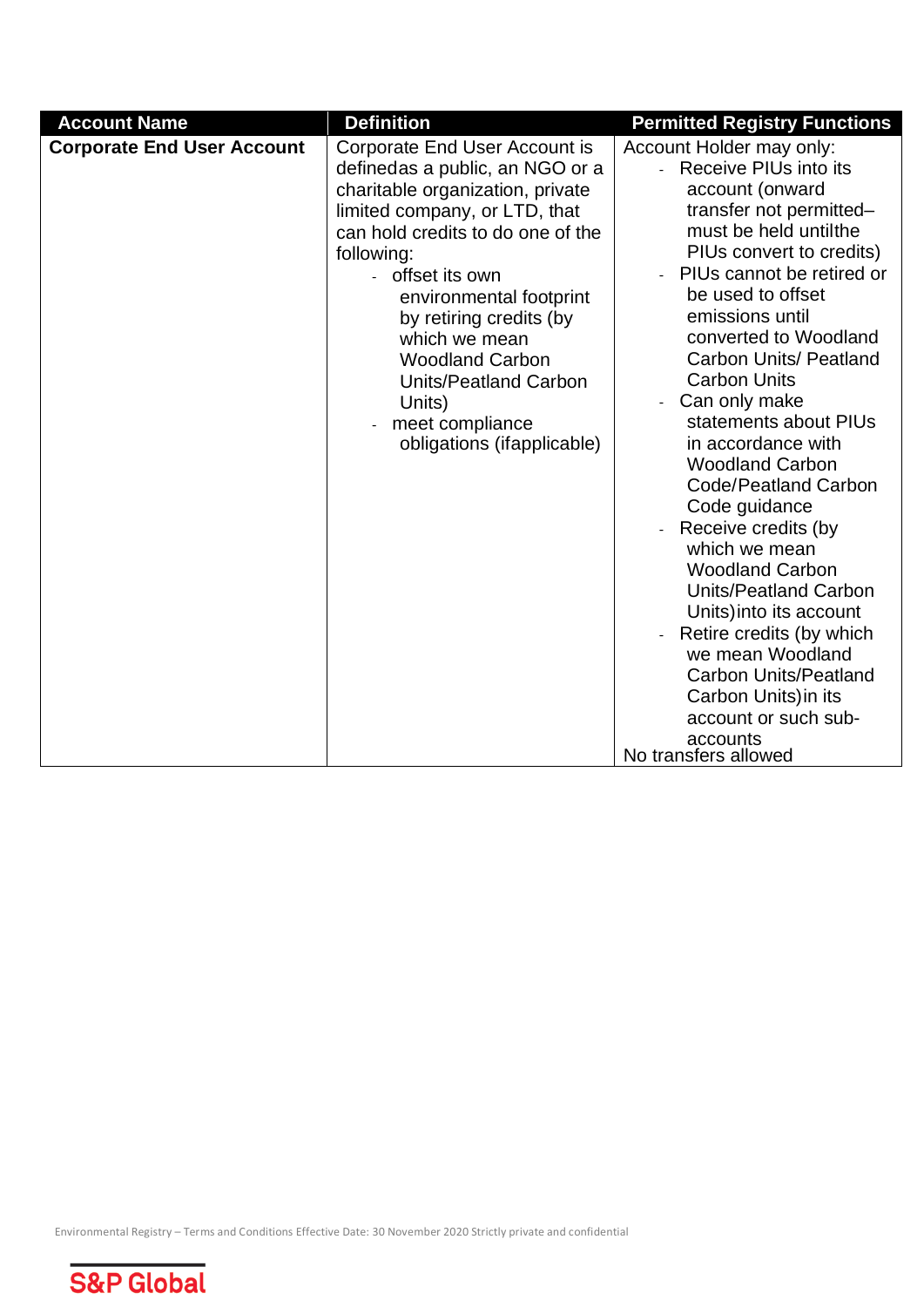| <b>Account Name</b>                                                                | <b>Definition</b>                                                                                                                                                                                                                                                                                                                                                                                                                                                                                                                                                                                                                                                                                                                                                                                                                                                                                                                                                                                                  | <b>Permitted Registry Functions</b>                                                                                                                                                                                                                                                                                                                                                                                                                                                                                                                                                                                                                                                                                                                                                                                                                                                                      |
|------------------------------------------------------------------------------------|--------------------------------------------------------------------------------------------------------------------------------------------------------------------------------------------------------------------------------------------------------------------------------------------------------------------------------------------------------------------------------------------------------------------------------------------------------------------------------------------------------------------------------------------------------------------------------------------------------------------------------------------------------------------------------------------------------------------------------------------------------------------------------------------------------------------------------------------------------------------------------------------------------------------------------------------------------------------------------------------------------------------|----------------------------------------------------------------------------------------------------------------------------------------------------------------------------------------------------------------------------------------------------------------------------------------------------------------------------------------------------------------------------------------------------------------------------------------------------------------------------------------------------------------------------------------------------------------------------------------------------------------------------------------------------------------------------------------------------------------------------------------------------------------------------------------------------------------------------------------------------------------------------------------------------------|
| <b>Registered Entity Account</b><br>(alsoknown as a Broker or<br>Trading account)) | <b>Registered Entity Account can</b><br>only beheld by:<br>an entity that<br>purchases and sells<br>credits either for<br>proprietary reasons or<br>on behalf of third-<br>party institutional<br>clients (i.e. no<br>individual accounts) or<br>is market neutral and<br>represents buyers and<br>sellers in the<br>purchase and/or sale<br>of credits; AND<br>can furnish Markit<br>with sufficient proof<br>of registration with<br>the regulatory body<br>responsible for<br>regulating Banks,<br>Traders/Broker-<br>Dealers/Brokers in<br>the jurisdiction in<br>which the Account<br>Holder is conducting<br>business.<br>This class of Account Holder<br>must notify Markit<br>immediately if the Account<br>Holder de-registers, or hasits<br>registration cancelled or is<br>otherwise no longer<br>registered with the regulatory<br>body responsible for<br>regulating Banks,<br>Traders/Broker-<br>Dealers/Brokers in the<br>jurisdiction in<br>which the Account<br>Holder is conducting<br>business. | Account Holder may only:<br>Receive PIUs into its<br>account or in approved<br>sub accounts. If PIUs<br>are sold to clients, they<br>should be assigned or<br>transferred to the client<br>immediately. PIUs<br>cannot beretired or be<br>used to offset emissions<br>until converted to<br><b>Woodland Carbon</b><br>Units/Peatland Carbon<br>Units.<br>Receive credits (by<br>which we mean<br><b>Woodland Carbon</b><br>Units/Peatland Carbon<br>Units) into its account or<br>in approved sub<br>accounts for itsclients<br>Transfer credits (by<br>which we mean<br><b>Woodland Carbon</b><br><b>Units/Peatland Carbon</b><br>Units) to other Account<br><b>Holders</b><br>Retire credits (by which<br>we mean Woodland<br><b>Carbon Units/Peatland</b><br>Carbon Units) in its<br>account<br><b>Clients of Registered</b><br><b>Entity Account Holders</b><br>can only beinstitutional<br>clients. |

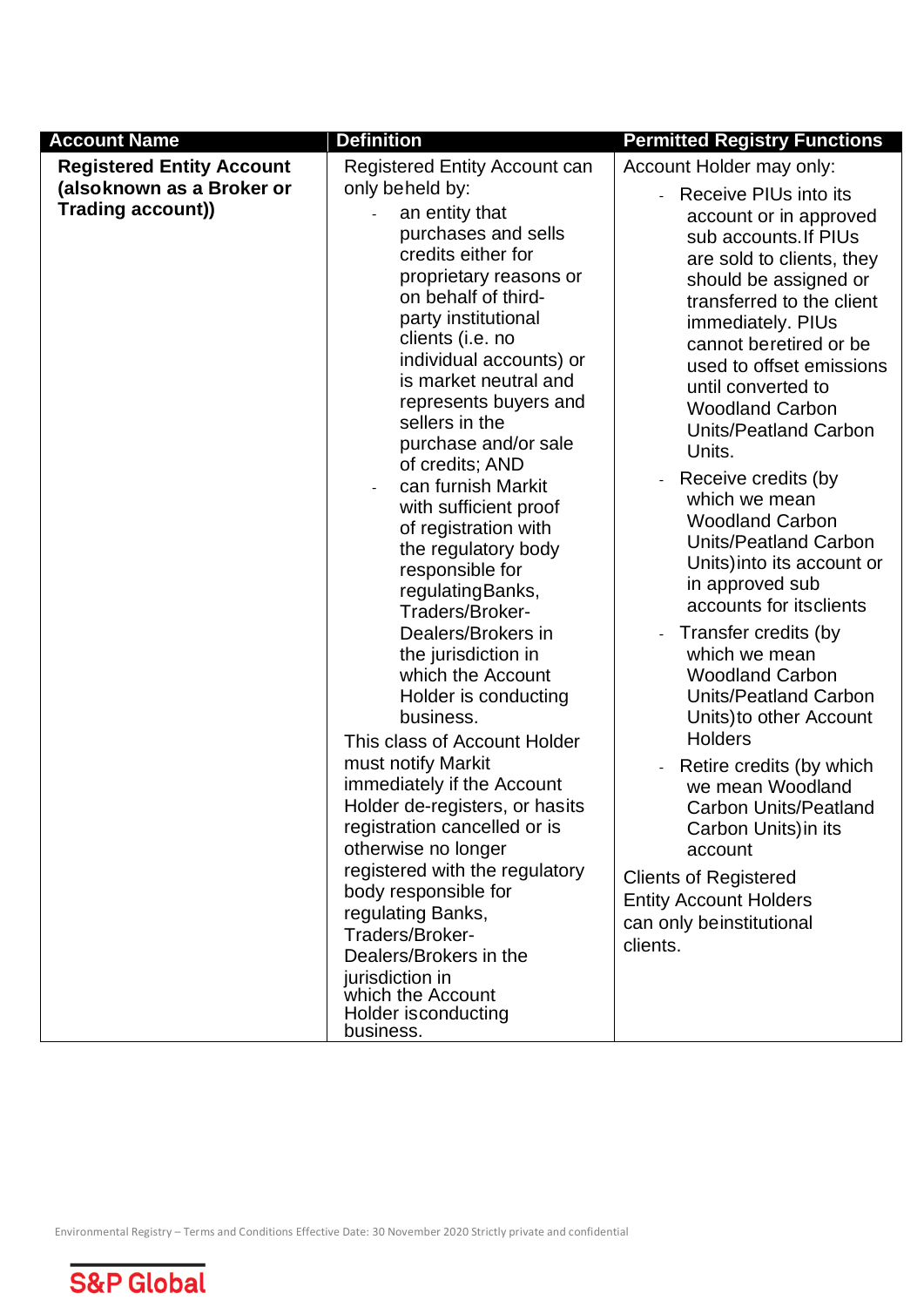| <b>Account Name</b>                         | <b>Definition</b>                                                                                                                                                                                                                                                                                                                                                                                                                                                                                                                                          | <b>Permitted Registry Functions</b>                                                                                                                                                                                                                                                                                                                                                                                                                                                                                                                                                                                                                                                                                                                                                                                                                                     |
|---------------------------------------------|------------------------------------------------------------------------------------------------------------------------------------------------------------------------------------------------------------------------------------------------------------------------------------------------------------------------------------------------------------------------------------------------------------------------------------------------------------------------------------------------------------------------------------------------------------|-------------------------------------------------------------------------------------------------------------------------------------------------------------------------------------------------------------------------------------------------------------------------------------------------------------------------------------------------------------------------------------------------------------------------------------------------------------------------------------------------------------------------------------------------------------------------------------------------------------------------------------------------------------------------------------------------------------------------------------------------------------------------------------------------------------------------------------------------------------------------|
| <b>Retail Aggregator</b><br><b>Account</b>  | Retail Aggregator Account<br>can only be held by a<br>company whose business<br>model is to buy PIUs or<br>credits (by which we mean<br><b>Woodland Carbon</b><br>Units/Peatland Carbon Units)<br>and then immediately assign<br>or retire PIUs/credits in its<br>account on behalf of its<br>clients.<br><b>Retail Aggregator Account</b><br>Holders canreceive PIUs into its<br>account only for immediate<br>assignment.<br>A separate agreement will be<br>set up with this type of Account<br>Holder which will identify its<br>permitted activities. | Account Holder may only:<br>Receive PIUs into its account.<br>PIUs must be assigned<br>immediately to its (Corporate<br>End User) client<br>Receive credits (by which we<br>mean Woodland Carbon<br><b>Units/Peatland Carbon</b><br>Units) into its account<br>Retire credits (by which we<br>mean Woodland Carbon<br>Units/ Peatland Carbon<br>Units) in its account on<br>behalf of its clients<br>Markit may impose requirements<br>upon the Account Holder from time<br>to time including without limitation:<br>Assignment of PIUs/<br>Retirement of credits (by<br>which we mean Woodland<br><b>Carbon Units/Peatland</b><br>Carbon Units) received<br>within a specified time<br>frame of receipt limit on<br>amount of PIUs or credits<br>(by which we mean<br><b>Woodland Carbon</b><br><b>Units/Peatland Carbon</b><br>Units) held in account at<br>one time. |
| <b>Verifier/Validator</b><br><b>Account</b> | Verifier/Validator Account can<br>only be held by a company who<br>is approved asa<br>Verifier/Validator for the<br>Standard in<br>which it is accredited to<br>provideservices.                                                                                                                                                                                                                                                                                                                                                                           | Account Holder may only upload<br>documentsand review and verify<br>project data and documents as<br>approved by the Credit Issueror as<br>required by the relevant standard.                                                                                                                                                                                                                                                                                                                                                                                                                                                                                                                                                                                                                                                                                           |

#### **Additional Terms and Conditions**

Retail Aggregators shall at all times be and remain liable to its clients and/or end users and indemnify Markit from anyclaims relating to the Retail Aggregators use of the (i) Markit Registry or (ii) PIUs.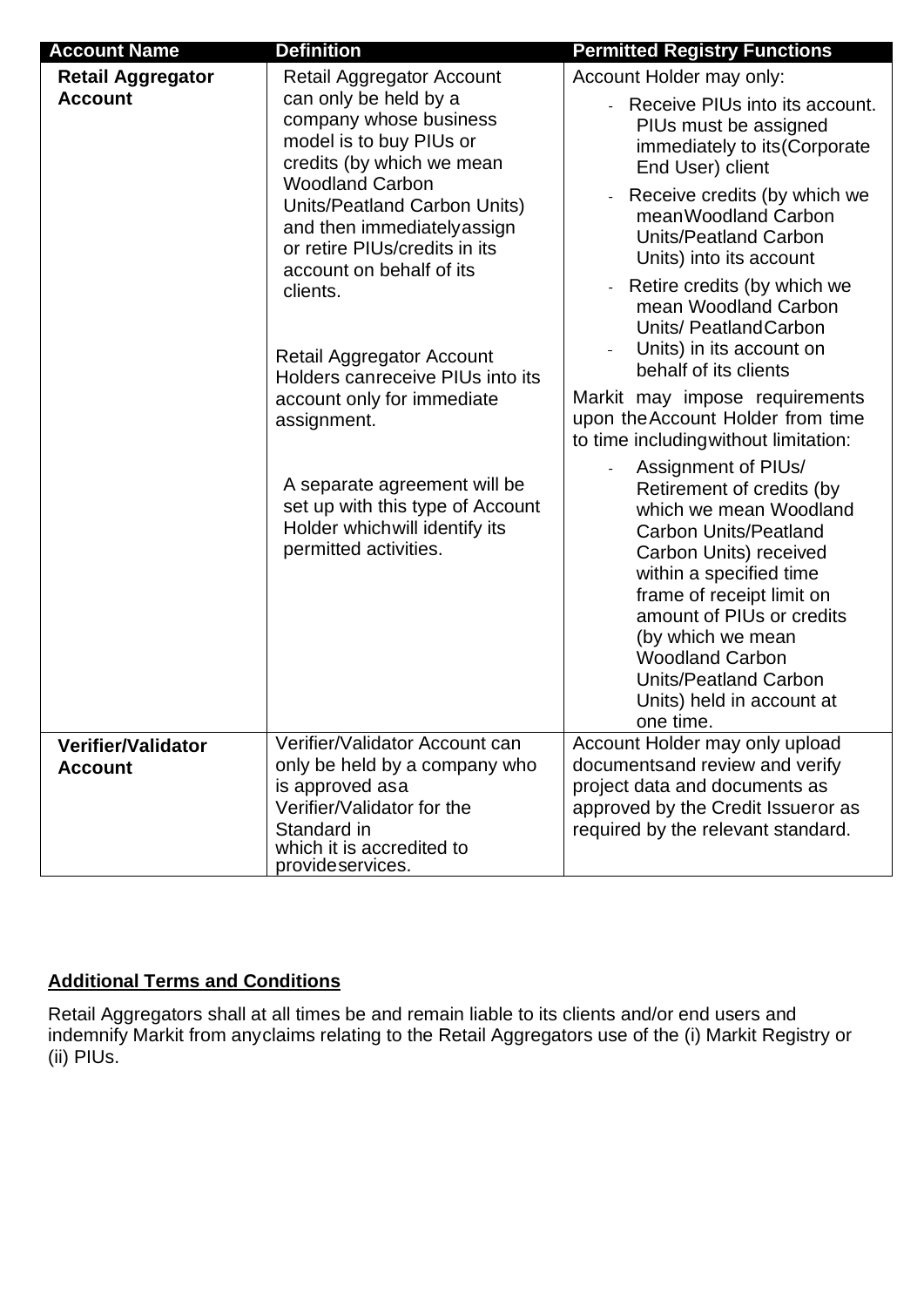#### **Accounts and holdings for individuals**

Accounts in the name of individuals are not permitted on the Markit registry, exceptions can be made on a case-by-case basis for individual landowners (Project Proponents).

Account Holders cannot hold active credits (by which we mean PIUs which are not assigned or Woodland Carbon Units/Peatland Carbon Units which are not retired, effectively 'unsold credits') on behalf of individuals in any type of account, whether Master or Sub-account. Woodland Carbon Units/Peatland Carbon Units sold to individuals should be retired immediately upon sale.

#### **Sub-Account Set up and usage**

Sub-accounts may be opened in the name of legal entities that are wholly owned subsidiaries of the Account Holder, or institutional clients on whose behalf the Account Holder has documented contractual authority to act. Prior to any such sub-accounts being opened or the Account Holder commencing any activity on behalf of a third party, the Account Holder must supply all documentation required by Markit and the request must be approved by Markit.